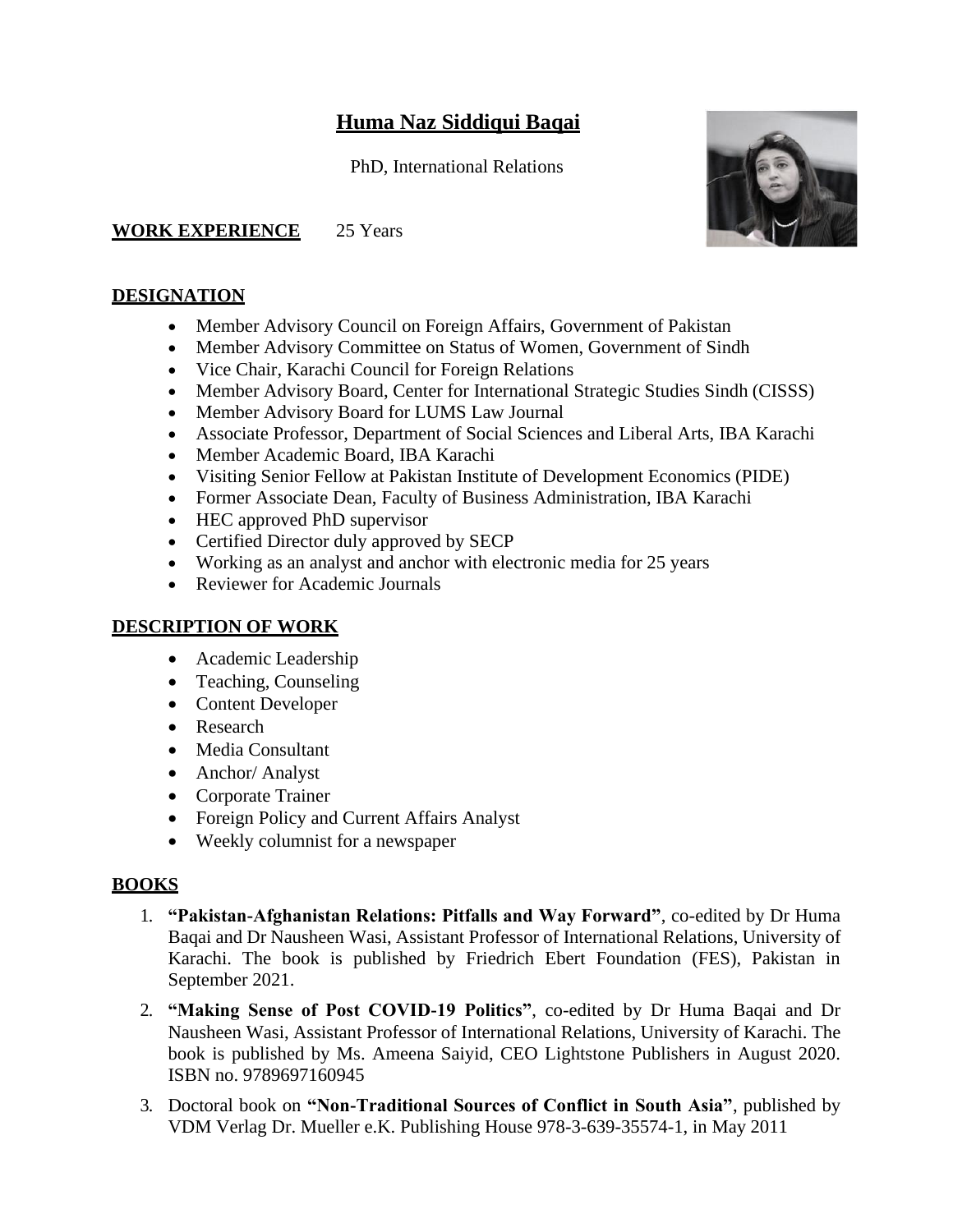# **BOOK CHAPTERS**

- *Rising Competition between US and China: A Modern-Day Tragedy, by Dr. Huma Baqai and* Sabiha Mehreen, published in "Making Sense of Post COVID-19 Politics", by Ms. Ameena Saiyid, CEO Lightstone Publishers, August 2020, ISBN no. 9789697160945
- *Investing in Peace: Economic Interdependence in South Asia*, by Dr. Huma Baqai and Sabiha Mehreen, published in IPRI Book 2019, titled "Conflict and Cooperation in South Asia: Role of Major Powers", by Islamabad Policy Research Institute, ISBN no. 978-969-8721-76-3
- *Great Power Rivalry in the Indian Ocean Region, published in International Maritime* Conference 2019 proceedings, titled "Global Politics in Transition: Rethinking Maritime Dynamics in Indian Ocean Region", by National Institute of Maritime Affairs, ISBN no. 978- 969-9891-03-08
- *New Trends and Paradigm Shifts in Pakistan and Pakistan-India Relations: Pakistan's Perspective*, published in "Transforming South Asia, Imperatives for Action", 2014, New Delhi, page no. 177- 197, ISBN 978-93-81904-98-5.

# **ACEDEMIC EXPERIENCE**

- 1. Associate Professor Social Sciences and Liberal Arts (SSLA) Institute of Business Administration (IBA) Karachi From October 2007 to-date
- 2. Assistant Professor SSLA IBA Karachi From January 2007 to October 2007
- 3. Assistant Professor Department of International Relations (IR) University of Karachi From June 2006 to January 2007
- 4. Lecturer (IR) University of Karachi From August 1995 to June 2006

# **ACADEMIC LEADERSHIP EXPERIENCE**

- Member Academic Board, IBA Karachi
- Member Academic Committee, IBA Karachi
- Visiting Senior Fellow at Pakistan Institute of Development Economics (PIDE)
- Associate Dean, Faculty of Business Administration, IBA Karachi (January 2018-December 2020)
- Director, Public Affairs and Communication Department, IBA Karachi (September 2013 September 2017)
- Chairperson Department of Social Sciences, IBA Karachi (January 2010 to April 2013)
- Served as member Steering group 2020, IBA Karachi
- Visiting Faculty National Institute of Management (NIM) Karachi and Command and Staff College, Quetta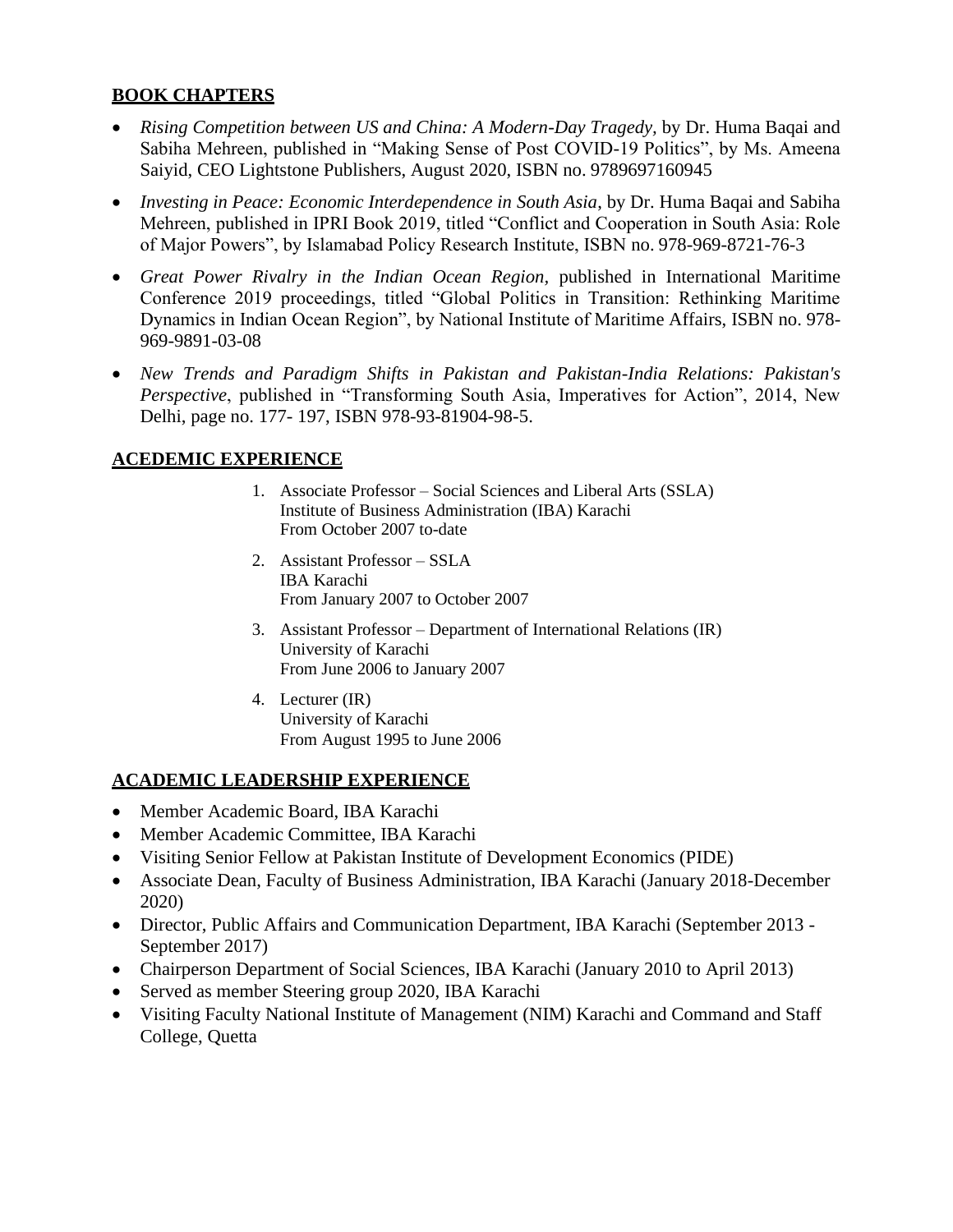#### **MEMBERSHIPS**

- Member Center for International Strategic Studies Sindh (CISSS)
- Member Advisory Board LUMS Law Journal
- Member Search Committee, Women University of Azad Jammu & Kashmir, Bagh
- Member Editorial Board Business Review, IBA
- Member Board of Advanced Studies (BASR) IBA
- Member Pakistan-Afghanistan Track 1.5/ II Talks
- Member Board of Studies, Khwaja Fareed University of Engineering & Information Technology
- Member Review Board Journal of Social Sciences & Interdisciplinary Research, NED
- Member Board of Directors Women Media Center, Karachi
- HEC nominated member to Syndicate, Pakistan Institute of Development Economics(PIDE)
- Former Independent Director, First Women Bank Ltd.
- Former member democracy assessment group PILDAT.
- Former member Board of Studies, SZABIST
- Former Board of Directors BARGAD
- Former Chair Anti-Harassment Committee, IBA

#### **OTHER ACADEMIC INITIATIVES**

- Organized a security dialogue with students of IBA Karachi in collaboration with National Security Division, on April 7, 2021
- Participated in consultative meeting titled, " $6<sup>th</sup>$  Regional Consultation on Pakistan Education Policy 2021" organized by the government of Pakistan, in collaboration with the Association of Private Sector Universities of Pakistan, Inter University Consortium for the Promotion of Social Sciences Arts and Humanities, and HEJ, University of Karachi, on February 2, 2021
- Participated in a workshop titled "Strategic Foresight: Afghanistan-Pakistan Relations 2030", organized by the Friedrich-Ebert-Stiftung (FES) from February 14 to 18, 2020, in Dubai
- Participated in Manama Dialogue 2019 as a representative of Pakistan, nominated by Karachi Council for Foreign Relations. The dialogue was held in Bahrain, on November 22-24, 2019. The IISS Manama Dialogue is the Middle East's premier security summit, a unique meeting of ministers and delegates from over 20 countries.
- Participated in Margalla Dialogue 2019 organized by Islamabad Policy Research Institute, spoke about Pakistan's Quest for Cooperation and Regional Stability in South Asia, Middle East and Central Asia. The dialogue was held in Islamabad, on November 13-14, 2019
- Participated in the 2019 Stockholm Forum on Peace and Development organized by Stockholm International Peace Research Institute, spoke about China's rising role in development and peace building contexts. The forum was held in Sweden, on May 14-16, 2019
- Part of Pak-Afghan track II/1.5 diplomacy, under the title of "Beyond Boundaries" since 2015, organized annually by Center for Research & Security Studies, Islamabad
- Part of Pakistan-Afghanistan track II diplomacy since 2017, the dialogue is organized annually by Friedrich Ebert Stiftung Pakistan
- Represented Pakistan in Pakistan Breakfast, during World Economic Forum, Davos, both in 2018 and 2019, organized by Swiss-Asian Chamber of Commerce, Switzerland and Pathfinder Group and Martin Dow Group Pakistan
- Represented Pakistan in Pakistan Higher Education week in France, organized by Embassy of France in Pakistan, the Higher Education Commission of Pakistan, and Campus France, in 2018
- Conducted a perception survey for Indus Valley School, 2018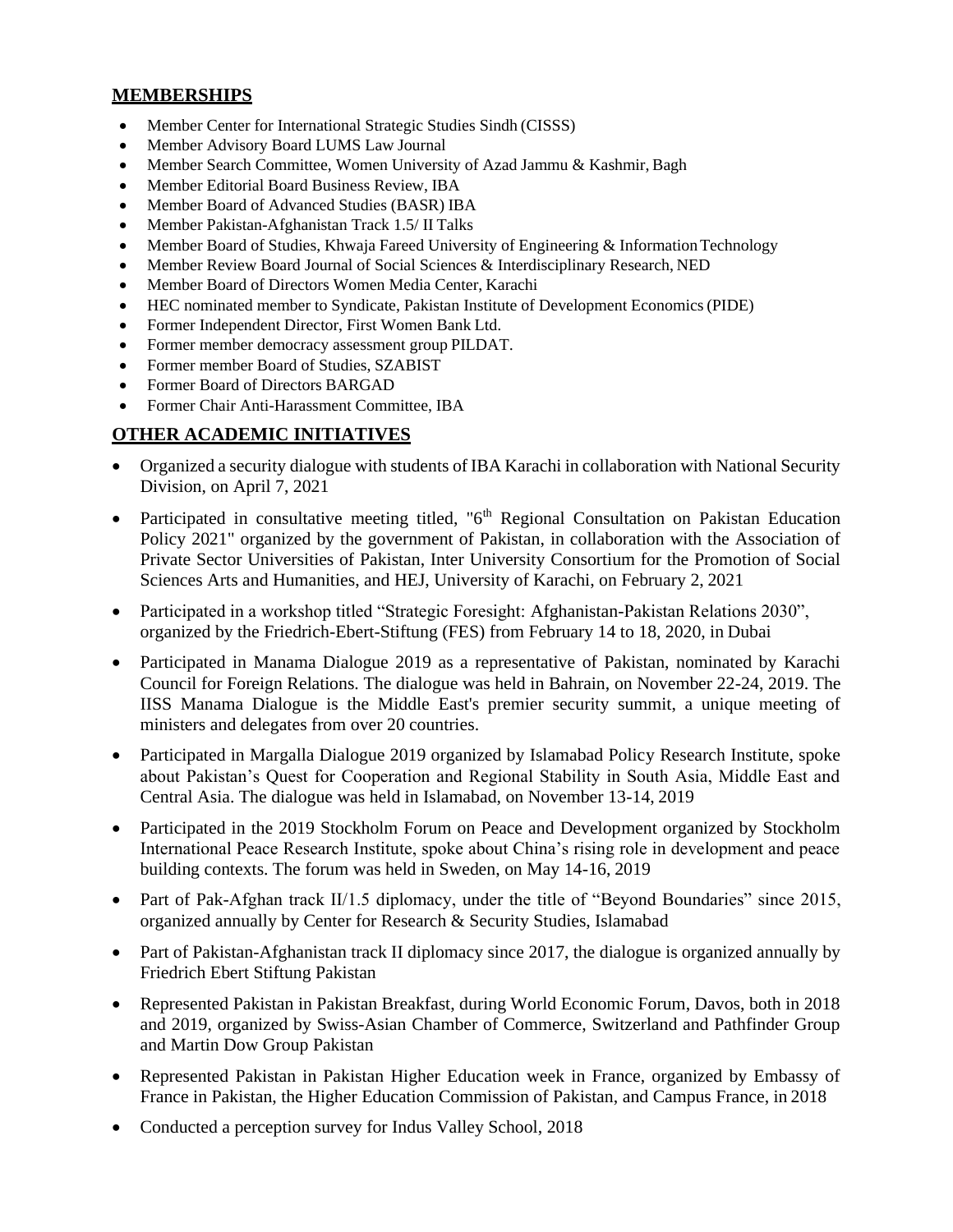• Represented Pakistan at the Institute of International Relations of Taras Shevchenko National University of Kyiv, Ukraine, in 2017

# **ELECTRONIC MEDIA EXPERIENCE**

Associated with electronic media as Anchor and Analyst for 15+ years now:

- $1999 2000$  : PTV
- $2000 2001$  : News-One
- $2001 2013$  : PTV
- $2014 2016$  : Channel 24
- 2017 to-date : Freelancing

Analyst for Radio Pakistan and Voice of America

### **PERSONAL SKILLS AND COMPETENCE**

- Anchored Current Affairs Programs on Pakistan Television Network, News One and Channel 24
- Appeared as an analyst on foreign affairs and national issues on Pakistan Television Network and private TV channels since 1999 to date
- Analyst for Radio Pakistan, Voice of America and Voice of Germany
- Developed, organized and coordinated, Liberal Forum seminars nationwide
- Certified trainer on Liberalism and Politics (trained in Germany, from the Gummers Bach Academy for Leadership)
- Developed, Organized and Conducted Trainings and Presentations on Communication and Negotiation Skills at Center for Executive Education, IBA, Karachi since 2008 to date
- Election Monitoring and Observation for Center of Media and Democracy both with Local and Foreign Observers for the General Elections 2008 of Pakistan. (From 9<sup>th</sup> to 11<sup>th</sup> Feb of the Pre-Poll Scenario and on 18<sup>th</sup> Feb Election Day).
- Master Trainer for Political Party Development Project, jointly executed by Center for Civic Education Pakistan and National Democratic Institute for International Affairs (NDI) from December 2004 to September 2005
- Participated in the International Visitors Program of the United States Information Agency on Electoral Politics in the USA, Campaign 1996;  $30<sup>th</sup>$  September to  $24<sup>th</sup>$  October 1996

### **CERTIFICATIONS**

**1. Bentley University, USA**

Certification on Global Business Ethics Symposium and Faculty in 2012

**2. Gummers Bach Institute of Leadership, Germany**

Three Certifications on Concepts and Perspectives of Liberalism and Policies for the Future in 1998, 2002 and 2003

- **3. Friedrich Naumann Foundation, Islamabad** Trainings on Counters of Liberalism, Freedom and Market Economy and Training for Facilitators in 1998, 2000, 2002, 2003 and 2004
- **4. International Labor Organization, Turin, Italy** Certification on Promotion of Women Human Rights in 2001
- **5. Pakistan Institute of Corporate Governance** Director Orientation Workshop, 2017
- **6. National Business Education Accreditation Council** NBEAC Evaluators Training, 2010
- **7. Narejo Human Resources Pvt. Ltd., and IBA Karachi** Managing Individual Performance for IBA's Strategic Success, 2009 and 2010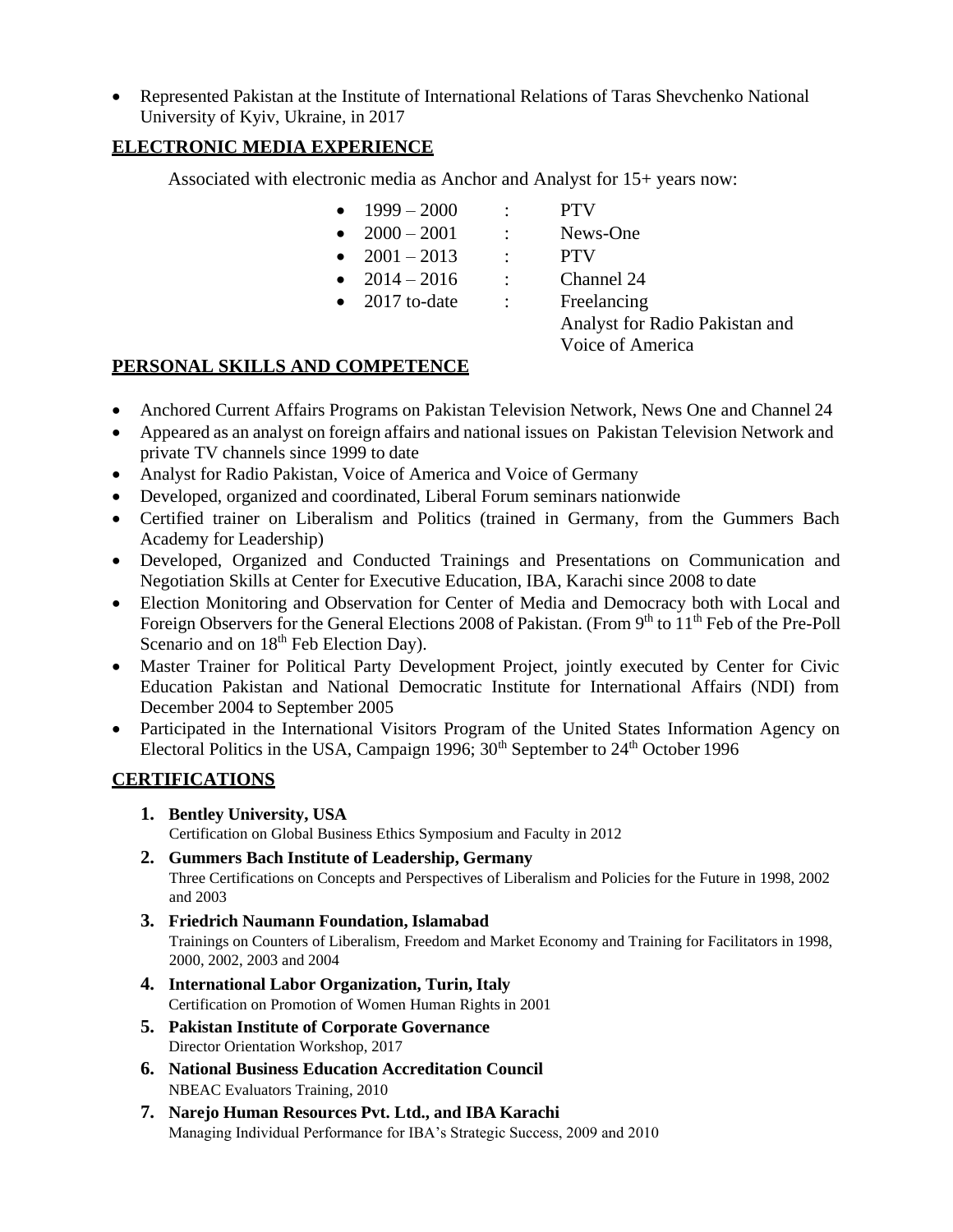#### **8. TerraBiz**

Leading & Managing in Times of Crisis: Crisis to Opportunity, 2009

#### **CORPORATE TRAININGS CONDUCTED FOR**

- Clerks of the Senate
- Federal Board of Revenue
- State Bank of Pakistan
- Habib Bank
- Meezan Bank
- [Hilal Confectionery](http://www.pakistanbusinessjournal.com/b2b-directory/hilal-confectionery-pvt-ltd_14777.html)
- **IBA Center for Executive Education**
- IBA Center for Excellence in Journalism
- Friedrich Naumann Foundation (FNF)
- Entrepreneurs' Organization
- City Government, Pakistan
- Women Media Center
- Lilly Pharmaceuticals
- Sindh Government
- Atlas Engineering
- IBA Sukkur
- Roche Pakistan
- Center for Civic Education Pakistan
- Center for Peace and Civil Society
- Pakistan Security Printing Corporation
- Pakistan Institute for Parliamentary **Services**
- Tabeer Pakistan
- PARCO
- Pakistan Institute for Peace Studies

# **RESEARCH ARTICLES**

# **INTERNATIONAL PUBLICATIONS:**

- *Pakistan in Transition towards a Substantive Democracy*, Review of History and Political Science, Vol. 2, No. 1, pp. 75-88, ISSN:2333-5718, March 2014, published by Journal of American Research Institute for Policy Development, New York, United States [http://rhpsnet.com/journals/rhps/Vol\\_2\\_No\\_1\\_March\\_2014/4.pdf](http://rhpsnet.com/journals/rhps/Vol_2_No_1_March_2014/4.pdf)
- *New Trends and Paradigm Shifts in Pakistan and Pakistan-India Relations: Pakistan's Perspective*, published in Transforming South Asia, Imperatives for Action, 2014, New Delhi, page no. 177- 197, ISBN 978-93-81904-98-5. Republished in Journal of International Relations and Foreign Policy, 1(1), pp. 55-68, June, 2013, New York, United States. [http://jirfp.com/journals/jirfp/Vol\\_1\\_No\\_1\\_June\\_2013/5.pdf](http://jirfp.com/journals/jirfp/Vol_1_No_1_June_2013/5.pdf)
- *Ethics in International Relations: A Need for an Indigenous Approach*, published in Vol. 1, No. 4, pg. no. 89-96, November 2012 in Asian Journal of Social Sciences and Humanities, Japan. [http://www.ajssh.leena-luna.co.jp/AJSSHPDFs/Vol.1\(4\)/AJSSH2012\(1.4-12\).pdf](http://www.ajssh.leena-luna.co.jp/AJSSHPDFs/Vol.1(4)/AJSSH2012(1.4-12).pdf)
- *FMCT: The Tussle Continues*, published in Vol. 2 No. 20 [Special Issue October 2011] in International Journal of Business and Social Science, pg. no. 268-273 [http://ijbssnet.com/journals/Vol\\_2\\_No\\_20\\_November\\_2011/29.pdf](http://ijbssnet.com/journals/Vol_2_No_20_November_2011/29.pdf)
- *Extremism and Fundamentalism: Linkages to Terrorism Pakistan's perspective*, published in Vol. 1 No. 6 June 2011 in International Journal of Humanities and Social Science, pg. no. 268- 273.

http://www.ijhssnet.com/journals/Vol. 1 No. 6; June 2011/26.pdf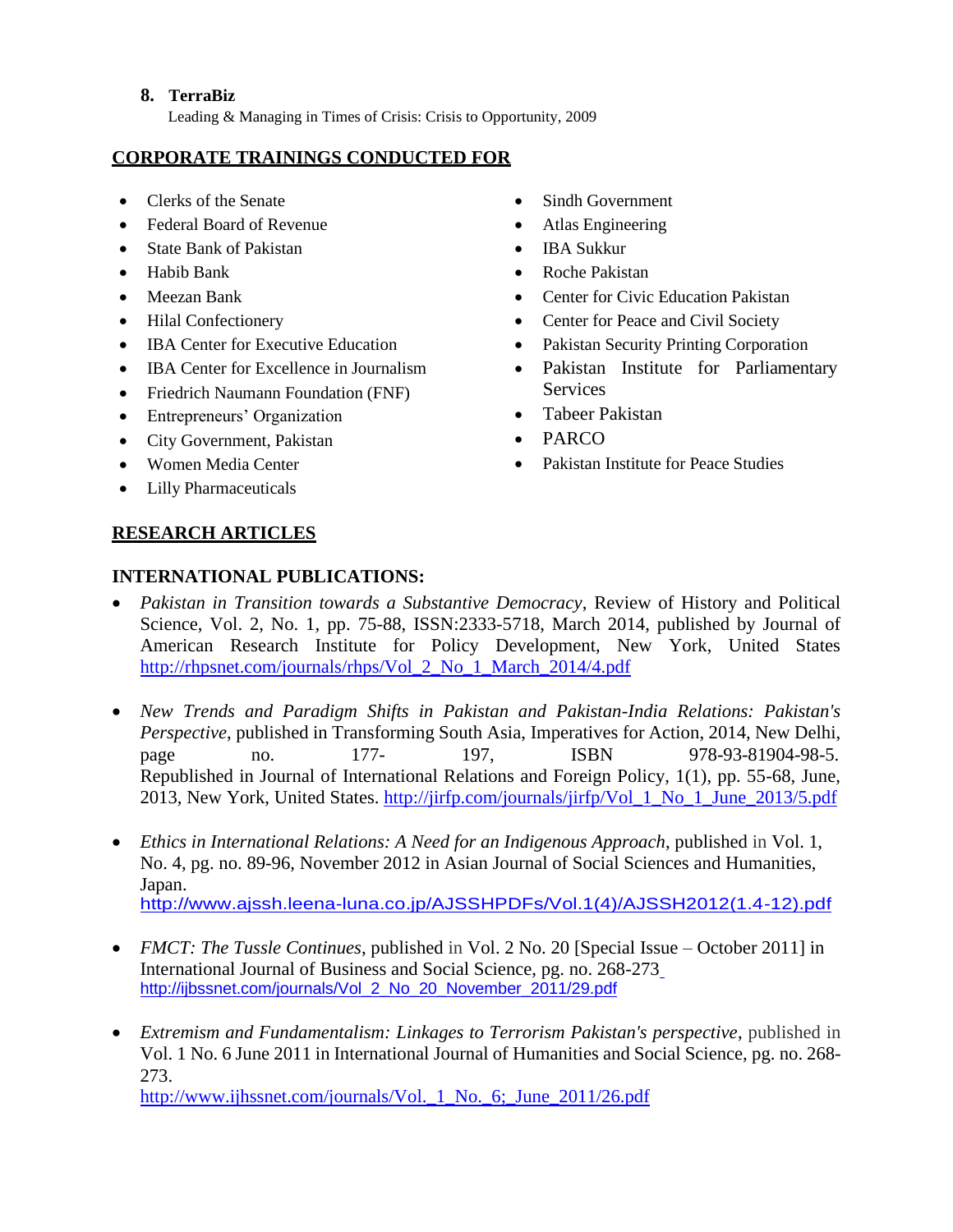- *Secularism: An Option for Pakistan,* published in Vol. 2 No. 3 [Special Issue January 2011] in International Journal of Business and Social Science. [http://www.ijbssnet.com/journals/Vol.\\_2\\_No.\\_3\\_\[Special\\_Issue\\_-\\_January\\_2011\]/22.pdf](http://www.ijbssnet.com/journals/Vol._2_No._3_%5bSpecial_Issue_-_January_2011%5d/22.pdf) **NATIONAL PUBLICATIONS:**
- *The Tripolar Great Game in the IOR: Competition Cooperation or Acute Confrontation Pakistan* by Dr. Huma Baqai published in Journal of International Affairs (PJIA) Vol 4(2), April-June 2021 issue <https://pjia.com.pk/index.php/pjia/article/view/140>
- *Abraham Accords: A Journey from Arab Israeli to Palestinian-Israeli Conflict by* Huma Baqai and Sabiha Mehreen published in JISR-MSSE, SZABIST (Vol. 19, Issue No. 1) Jan-June 2021 [https://jisr.szabist.edu.pk/JISR-](https://jisr.szabist.edu.pk/JISR-MSSE/Publications/2021/19/1/621/Article/Abraham-Accords-A-Journey-from-Arab-Israeli-to-Palestinian-Israeli-Conflict.pdf)[MSSE/Publications/2021/19/1/621/Article/Abraham-Accords-A-Journey-from-Arab-](https://jisr.szabist.edu.pk/JISR-MSSE/Publications/2021/19/1/621/Article/Abraham-Accords-A-Journey-from-Arab-Israeli-to-Palestinian-Israeli-Conflict.pdf)[Israeli-to-Palestinian-Israeli-Conflict.pdf](https://jisr.szabist.edu.pk/JISR-MSSE/Publications/2021/19/1/621/Article/Abraham-Accords-A-Journey-from-Arab-Israeli-to-Palestinian-Israeli-Conflict.pdf)
- *Migration and its Impact on Political Scenario: The Case of Karachi*, by Dr Mehtab Karim and Dr Huma Baqai, published in Pakistan Journal of International Affairs (PIJA), Vol. 3(2)., June 2020 <http://www.pjia.com.pk/index.php/pjia/article/view/77>
- *Role of Women in Inclusive Growth and Sustainability: An Indicative Study, by Dr. Huma* Baqai and Sabiha Mehreen, published in Journal of Management Sciences, Vol. 7(2), June 2019 <https://geistscience.com/papers/view/JMS2007201>
- *Art and Higher Education in Pakistan,* by Dr. Huma Baqai and Maria Hassan Siddiqui, published in Journal of Education and Social Sciences, Vol. 8(1): 104-120, 2020, ISSN: 2414- 8091 (Print), ISSN: 2410-5767 (Online), January 2019 [https://geistscience.com/JESS/Issue1-](https://geistscience.com/JESS/Issue1-20/Article8/JESS-2008107.pdf) [20/Article8/JESS-2008107.pdf](https://geistscience.com/JESS/Issue1-20/Article8/JESS-2008107.pdf)
- *Paradigm shift in Karachi's Conflict Matrix: A Case Study,* by Dr. Huma Baqai and Maria Hassan, published by Pakistan Perspective, Pakistan Study Center, University of Karachi, July - December 2017, Page no. 117 to 135, Vol 22, No. 2, ISSN 1810-5858.
- *Pakistan's Foreign Policy in Changing Regional and Global Dynamics* published by Pakistan Army Green book, November 2017, Page no. 130 to 140. ISSN 2303-9973
- *Commentary on Last One Year of Nawaz Sharif's Government Foreign Policy*, Published by PILDAT in Assessment of the Quality of Governance in Pakistan, First year of the Federal and Provincial Governments 2013-2014, Vol. 1, pg. No.131, December 2014, ISBN 978-969-558- 541-2
- *Transition to Democracy in Pakistan: A Comparison to Rustow's Thesis,* published by Pakistan Vision, Pakistan Study Center, Punjab University, Vol. 13, No. 2, pg. no. 70-95, December 2012, ISSN-1681-5742 [http://pu.edu.pk/images/journal/studies/PDF-FILES/Artical-](http://pu.edu.pk/images/journal/studies/PDF-FILES/Artical-4_V13_No2_2012.pdf)[4\\_V13\\_No2\\_2012.pdf](http://pu.edu.pk/images/journal/studies/PDF-FILES/Artical-4_V13_No2_2012.pdf)
- *The Islam Debate in France,* published in Pakistan Business Review, Institute of Business Management, IoBM, Vol. 14, No. 2, July 2012.
- *India and Pakistan: together Forging a New Way Forward* by Dr. Huma Baqai, Hashir Ibne Irshad, Jerome Joseph, Simrit Kaur & Robert E. Mc Nulty, published in Pakistan Perspective, Vol. 17, No. 1, Jan-June 2012, ISSN 1810-5858
- *Use and Abuse of Scientific Knowledge: The Portrayal in the Media, published in Business* Review –Research journal of Institute of Business Administration, IBA, Vol. 7, No. 1, pg. no.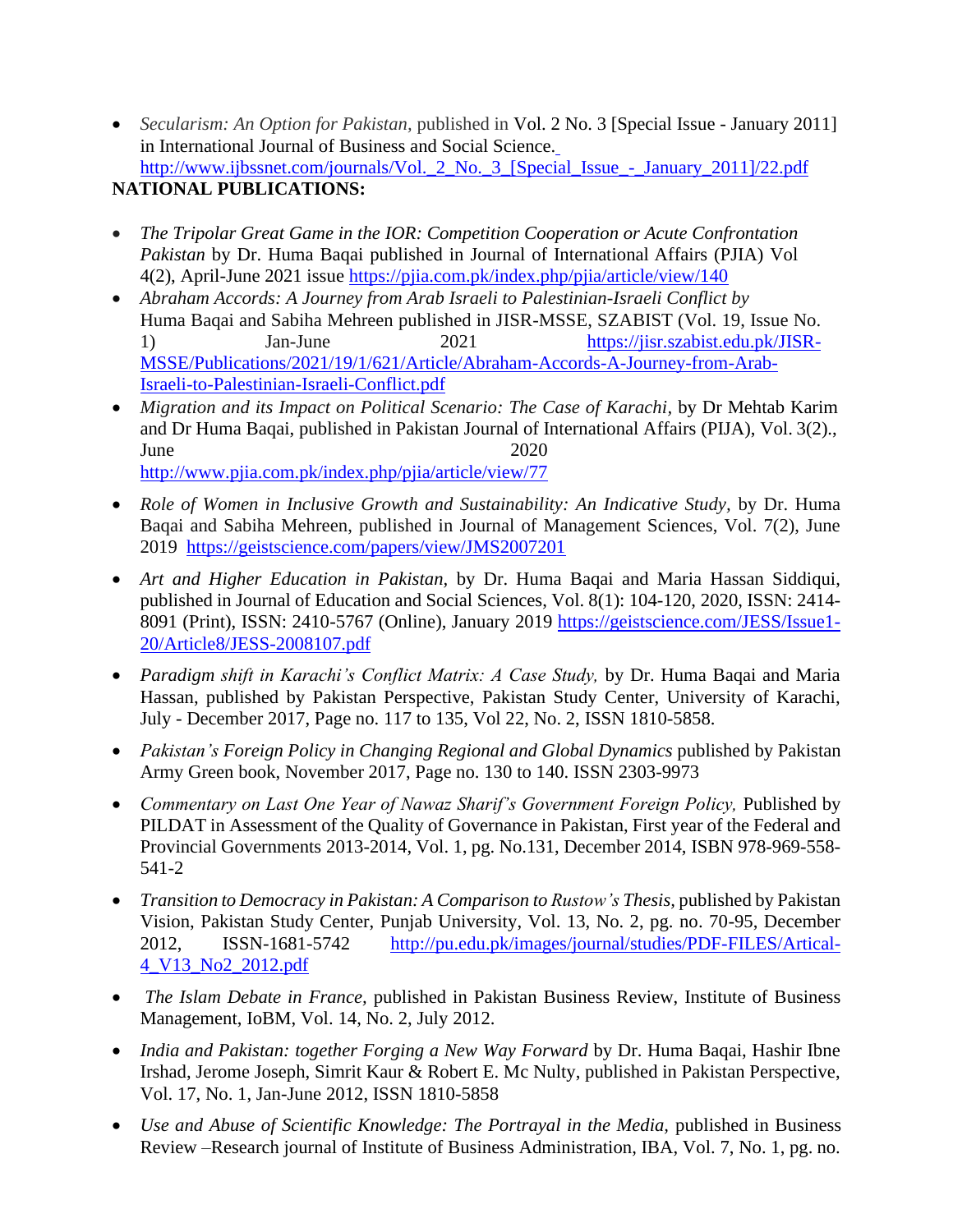82-93, Jan-June 2012, ISSN 1990-6587

*[http://dl.dropbox.com/u/73914584/business%20review%20Volume%207-final%20pdf-15-6-](http://dl.dropbox.com/u/73914584/business%20review%20Volume%207-final%20pdf-15-6-12.pdf) [12.pdf](http://dl.dropbox.com/u/73914584/business%20review%20Volume%207-final%20pdf-15-6-12.pdf)*

- *State-Society Relations and the Security Dynamics of South Asia* is published in Pakistan Perspective, research journal of Pakistan Study Centre, University of Karachi, Vol. 16, No. 1, and Jan-June 2011.
- *Secularism: Time to Rethink and Re-evaluate the Concept*, published in the Liberal Spectacle, Freedom gate Pakistan December 2008.
- Institution of Bureaucracy and The Conflict in South Asia, Vol. 3 No. 1 of "BUSINESS" REVIEW- Research Journal of Institute of Business Administration Karachi-Pakistan" Jan-June 2008.
- *Role of Religion and Ideology in the Indo- Pak Conflict Spectrum* vol. 01, Issue 03, of "FREEDOM" Quarterly Journal August to October 2007.
- *Ideological Crises and the Polity of South Asia*, Pakistan Perspective, July-December 2005, Vol. 10, No. 2
- *The Democratic Deficit in South Asia*, Pakistan Horizon, October 2005, Vol. 58, No. 4, page 43-52
- *Water Related Issues in South Asia; a Conflict in the Making*, Pakistan Horizon, July 2005, Vol. 58, No. 3, page. 77-88
- *The Role of Ethnicity and the Conflict Spectrum in South Asia*, Pakistan Horizon, October 2004, Vol. 57, No. 4, Page 57-68
- *Globalization and Unemployment: Impact on South Asia*, Pakistan Horizon, Vol. 57, No. 1, January 2004, page 55-64
- *The Politics of Religion*, Journal of Social Sciences and Humanities June 2005, No. 1
- *The Role of Media in the Politics of South Asia*, quarterly Journal of Friends on National Development and Security, volume 13, number 1, serial number 49, autumn 2004
- *Poverty Inequality and Conflict Nexus*, Journal of Friends on National Development and Security, winter issue, 1999

### **CONFERENCES**

### **INTERNATIONAL CONFERENCES**

- Participated and presented a paper on "The Legacy of Pakistan's Iron Lady Benazir Bhutto Lives On", in the international conference on ""Gender Equality for a Sustainable Tomorrow: Celebrating Women's Role"" organized by Centre of Excellence for Women's Studies, University of Karachi on March 8, 2022.
- Participated in the Scholar's Forum at the Margalla Dialogue 2021 hosted and organized by Islamabad Policy Research Institute (IPRI) on 13<sup>th</sup>-14th December 2021.
- Delivered lecture on "Rearticulating Pakistan's Foreign Policy in the Wake of 21st Century Challenges" organized by Institute of Financial Accountants (IFA) UK on 18<sup>th</sup> November, 2021.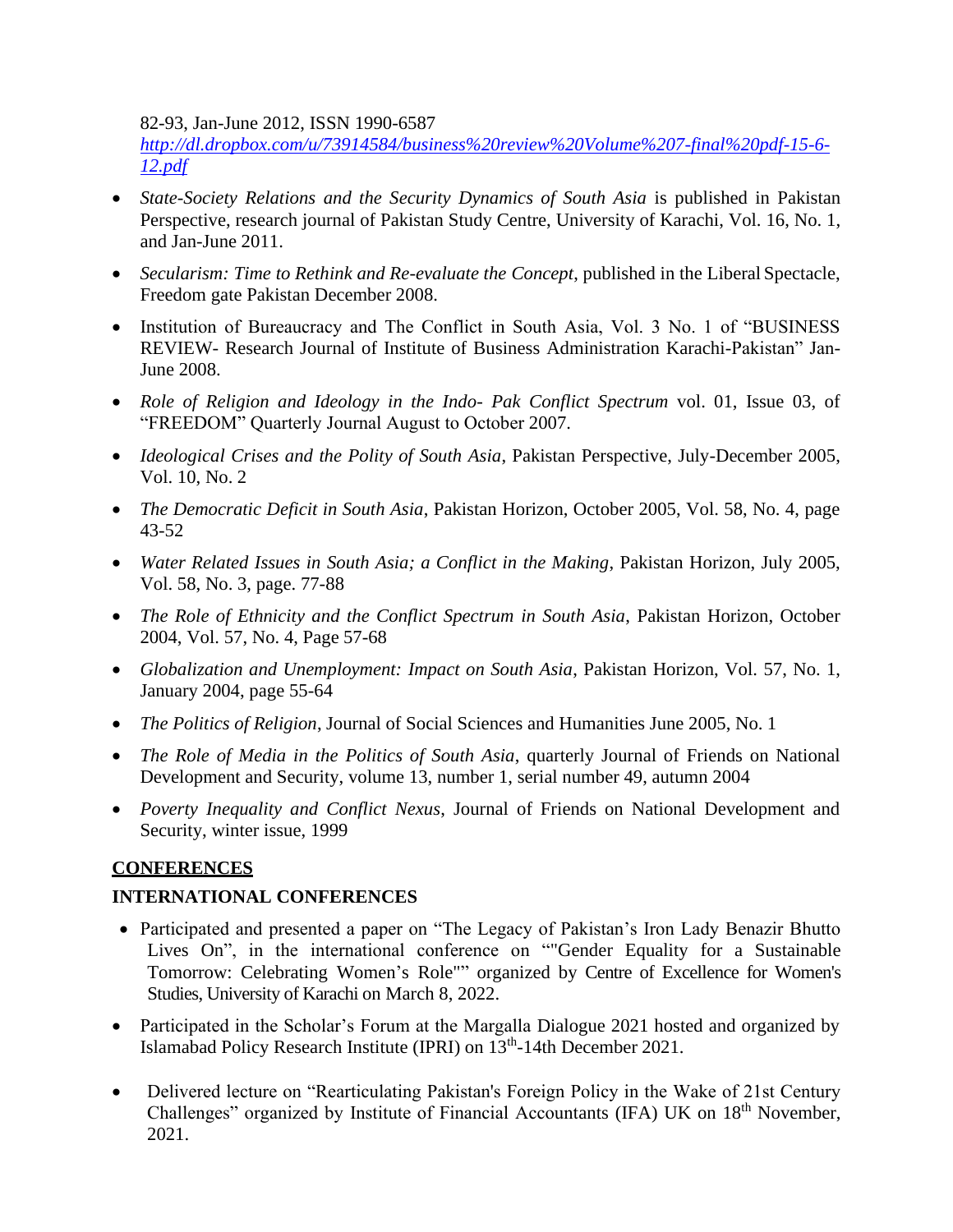- Guest of Honor at the "2<sup>nd</sup> International Multidisciplinary Digital Conference" organized by ICE Student Chapter, Department of Civil Engineering, Mehran University of Engineering and Technology, SZAB Campus Khairpur Mirs.
- Panelist in the 2<sup>nd</sup> International Iqbal Conference "IQBAL AND CHANGING PARADIGM OF LEADERSHIP" on 10<sup>th</sup> November, 2021.
- Participated as a speaker in a Roundtable Discussion on "Belt and Road initiative: the opportunities for Ukraine in the context of international experience," organized by the Ukrainian Association of Sinologists on October 11, 2021.
- Participated in a Consultation on Sustainable Development Cooperation Framework (UNSDCF)" a collaborative initiative of the United Nations and Government of Pakistan (GoP) on 2nd September, 2021.
- Key-Note Speaker at the "7th Int'l Summit on Environment, Health & Safety" on 14<sup>th</sup> July, 2021.
- Participating in the international conference on "Middle Power Countries' Diplomacy on Global issues: MIKTA and South Asian Countries," organized by IPRI on June 29-30, 2021
- Participated as a speaker in a webinar titled "CPEC(SEZs)&BRI Virtual Roadshow" organized by KPBOIT/Peking University on 18 May 2021.
- Participated as a speaker and presented a paper on "Asian Geopolitics: The New Cold War Paradox" in The Rise of Asian Geopolitics and Terrorism at the Threshold Conference organized by Ankara Centre for Crisis and Policy Studies on 22-23 May 2021.
- Moderator in a session on Evolving World Order and Pakistan" in the "Islamabad Security Dialogue: Together for Ideas 2021" organized by National Security Division Pakistan, and IPRI on March 17-18, 2021
- Speaker in webinar on, "Disinformation as a Tool of Strategic Warfare" organized by Institute of Regional Studies on Monday, 22nd February 2021.
- Present a paper on "The Tripolar Great Game: Competition, Cooperation or Acute Confrontation" in the International Maritime Conference 2021, organized by National Institute of Maritime Affairs (NIMA), Karachi, from February 13 to 15, 2021.
- Participated as a keynote speaker in "The 10<sup>th</sup> International Corporate Social Responsibility Summit" organized by the Professionals Network, on February 4, 2021
- Participated in the *International Digital Conference 2020*, organized by University of South Asia Lahore, on September 11, 2020. Moderated two sessions titled as "Value Based Education" and "Internationalization in Higher Education". Also, participated as a speaker in the session "Internationalization in Higher Education".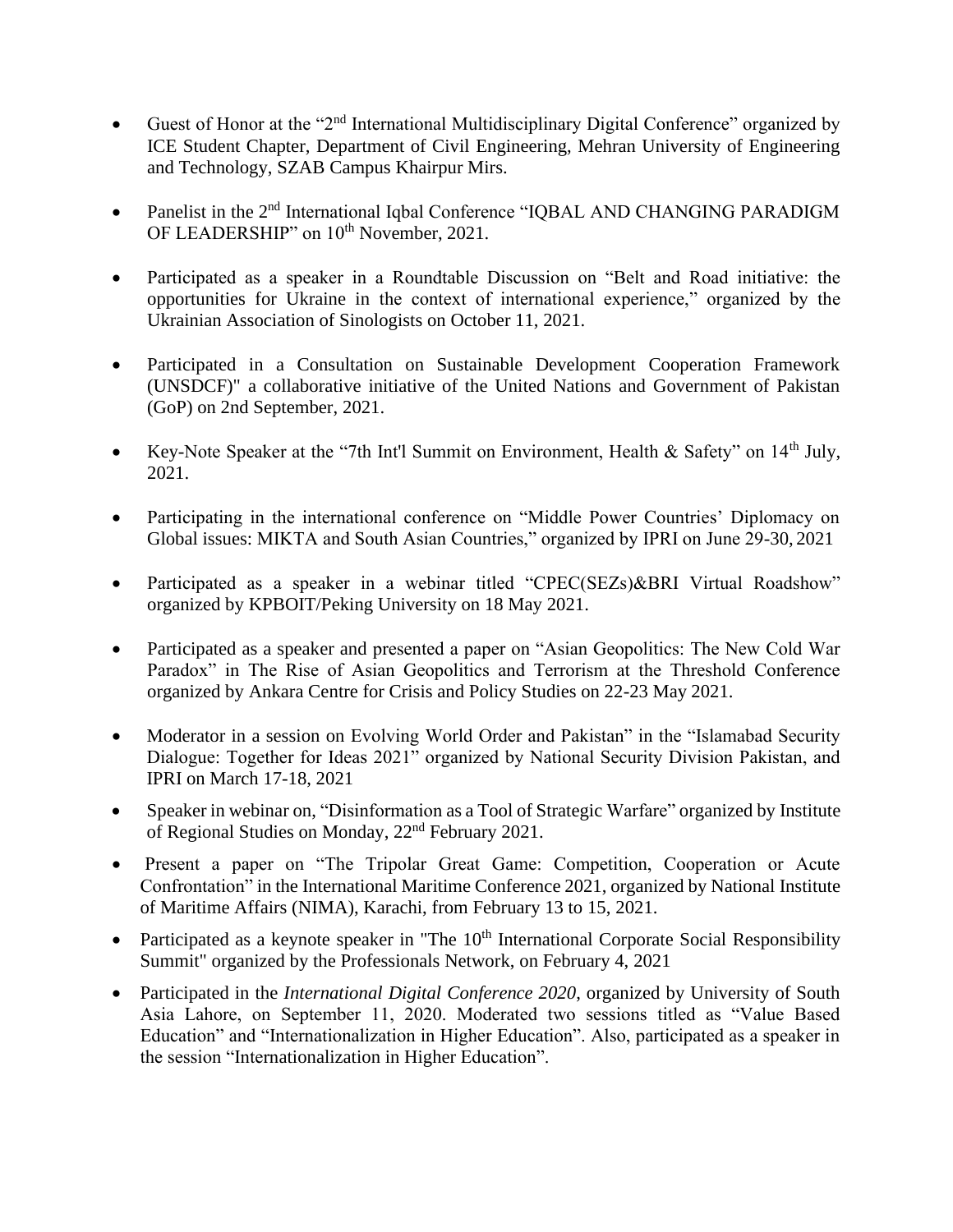- Panelist in a webinar, titled "Conversations on Pakistan's Response to Crisis: Education and Gender", organized by Aga Khan University (International)'s Institute for the Study of Muslim Civilizations and Bloomsbury on August 19,2020.
- Speaker in a webinar on, "Logistics Response for COVID-19 the South Asian Experience" organized by The Chartered Institute of Logistics and Transport (CILT) Sri Lanka, on June 11, 2020
- Participated and presented a paper on "Pakistan's Quest for Cooperation and Regional Stability in South Asia, Middle East and Central Asia", in Margalla Dialogue 2019 on "Peace and Development in South Asia, Middle East, Central Asia (SAMECA)", organized by Islamabad Policy Research Institute on November 13-14, 2019
- Participated and presented a paper on "Role of Women in Inclusive Growth and Sustainability: An Indicative Study", in the 15<sup>th</sup> South Asian Management Forum on "Challenges of Inclusive Growth and Sustainability" organized by Association of Management Development Institutions in South Asia in collaboration with Sukkur IBA University, Association of Management Development Institutions in Pakistan and University of Management and Technology at Sukkur IBA University on September 26 and 27, 2019.
- Participated and presented a paper on "New Cold War: Evolving Military and Political Alliances", in the international seminar on "Strategic Coercion: Global Dynamics on South Asia" organized by Centre for Peace, Security and Developmental Studies, Karachi on March 12, 2019.
- Participated and presented a paper on "Great Power Rivalry in Indian Ocean Region", in the "International Maritime Conference" and a workshop on "National Security Dynamics – Emerging Maritime Challenges and Opportunities", on February 10, 2019 and January 8, 2019, respectively. Both were organized by National Institute of Maritime Affairs (NIMA) in Karachi
- Participated and presented a paper on "Investing in Peace: Economic Interdependence in South Asia", in a conference on "South Asia: Role of Major Powers" organized by IPRI in Islamabad on December 11-12, 2018
- Presented a paper on "Contemporary Trends in Pakistan's Foreign Policy" in the Institute of International Relations of Taras Shevchenko National University of Kyiv, Ukraine on October 12, 2017.
- Presented a paper on "The Transformation of Kashmir Dispute: Perceptions and Realities" in International Conference on Kashmir Dispute held by Pakistan Study Centre, University of Punjab on  $21<sup>st</sup>$  and  $22<sup>nd</sup>$  February 2017.
- Presented a paper on "CPEC- Gateway to Pakistan's Future Prosperity and Strategic Equation in the Region" in a seminar organized by Karachi Council on Foreign Relations in collaboration with China Institute of Contemporary International Relations held on 23<sup>rd</sup> April 2016
- Presented a paper on "Education as a Connector in the Peace and Trust Building Process between Pakistan & Afghanistan" as a part of the Regional Civil Society Group of Beyond Boundaries Pakistan-Afghanistan Track 1.5/ II Talks, February 2016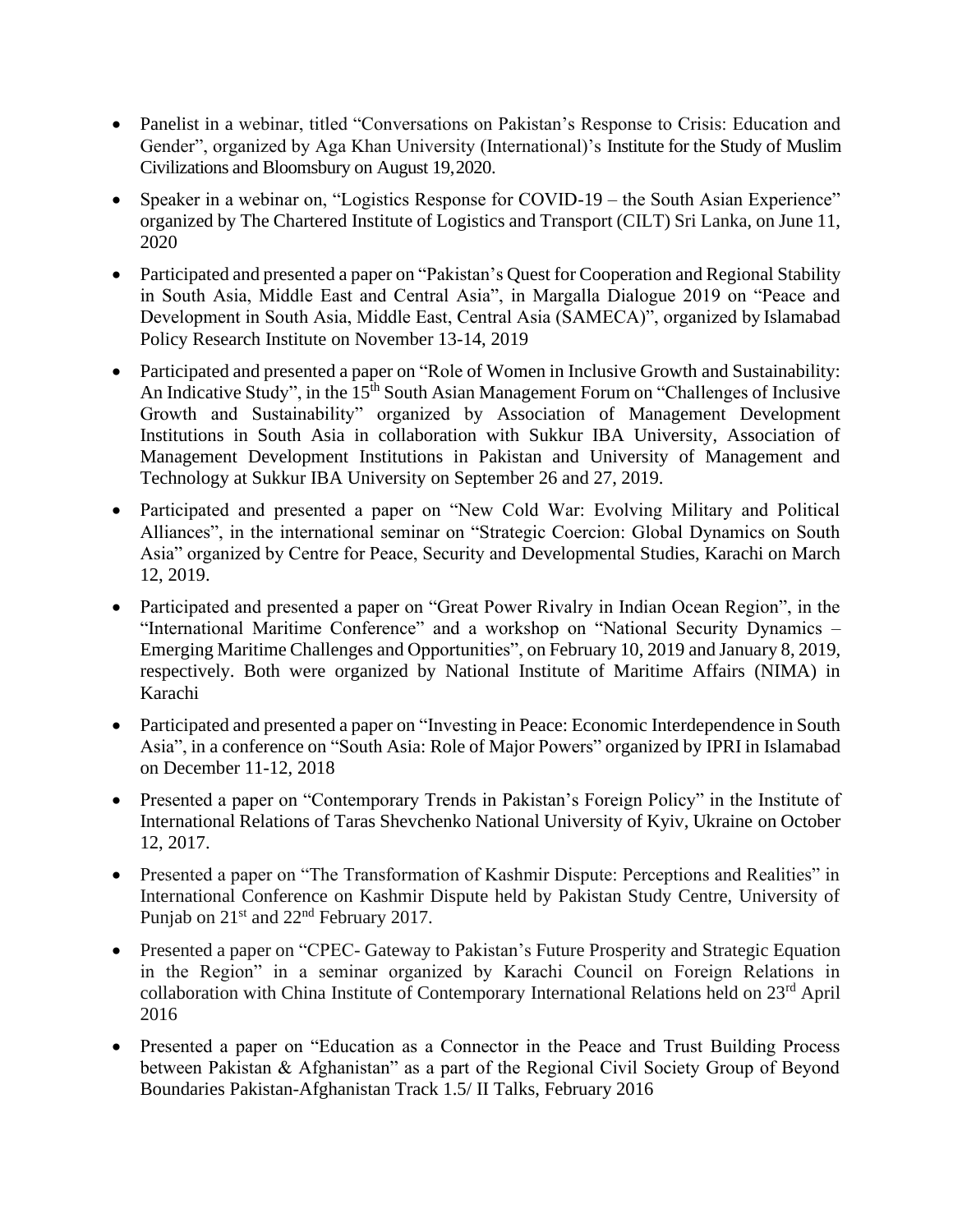- Presented a paper on "Problems of Peace in the Region-From the Perspective of Pak-India Relations" at 8<sup>th</sup> International Urdu Conference, The Arts Council of Pakistan Karachi, held on  $10^{th}$  December 2015.
- Presented a paper on "Think Tanks in China and Pakistan- A Collaborative Approach" for the fourth session of International Conference on the "Role of Think Tanks in Promoting Regional Peace and Development" held on 29<sup>th</sup> November 2015 at the Institute of Strategic Studies, Islamabad.
- Presented a paper on "Women in Academia- Opportunities to develop life, financial literacy, family and household management skills" in an International Conference on Women in Development, held on 11th-12<sup>th</sup> November 2015 at CESD (IOBM)
- Presented a paper on "The Economic Development and Planning of the Respective Countries in the Region - A View from Pakistan", in the 1<sup>st</sup> Trans-Himalaya Development Forum: Trans Himalayan Development Cooperation and the "One Belt and One Road" Initiative held on 23<sup>rd</sup> -26<sup>th</sup> August 2015, Dehong, China
- Presented Social Sciences Teaching & Research Deficit Linkages to Societal Decay. A Case Study of Pakistan… July 12 – 13, 2014 Phuket Thailand
- Participated in the 5<sup>th</sup> Alhamra International Conference 2014 on "Beete Hoay Din Yaad Aatey Hain" held at the Lahore Arts Council, Lahore, on May 23-25, 2014
- Presented a paper on **"***Pakistan-Indian Relations A New beginning….*" Bentley Global Business Ethics Symposium, at Bentley university, Boston, USA, May 21,2012
- Presented a paper on "*New Trends and Paradigm Shifts in Pakistan and Pakistan-India Relations: Pakistan's Perspective"* at an International Conference on 'Transforming South Asia: Imperatives for Action' organized by ICWA-AAS (Indian Council of World Affairs-Association of Asian Scholars) Asian Relations Conference held on 9-10 March 2012, New Delhi
- Presented a paper on "*Use and Abuse of Scientific Knowledge: The Portrayal in the Media"* at an International Conference on Responsible Conduct of Science, organized by the International Council for the Life Sciences (ICLS)-Pakistan Chapter and Dr. A.Q. Khan Institute of Biotechnology and Genetic Engineering (KIBGE) held on 14-15 November 2011, at University of Karachi, Karachi.
- Presented a paper on "*Transition to Democracy in Pakistan: A Comparison to Rustow's Thesis"* in an International Conference on Pakistan: Challenges to Democracy, Governance and National Unity held on 24 to 25 October 2011, at Punjab University, Lahore.
- Presented a paper on "*Islam in France"* in an International Seminar on France and the Arab World held on September 24, 2011 at Institute of Business Management, Karachi.
- Participated in The Innovation Journalism Conference (INJO) at Stanford University, California, United States, from June 07 to 09, 2010.
- Presented a paper on "*The Emerging Trends and Approaches to Security in South Asia"*, in a Regional Dialogue in the Expansion of SAARC, 29<sup>th</sup> and 30<sup>th</sup> June 2006, Katmandu, Nepal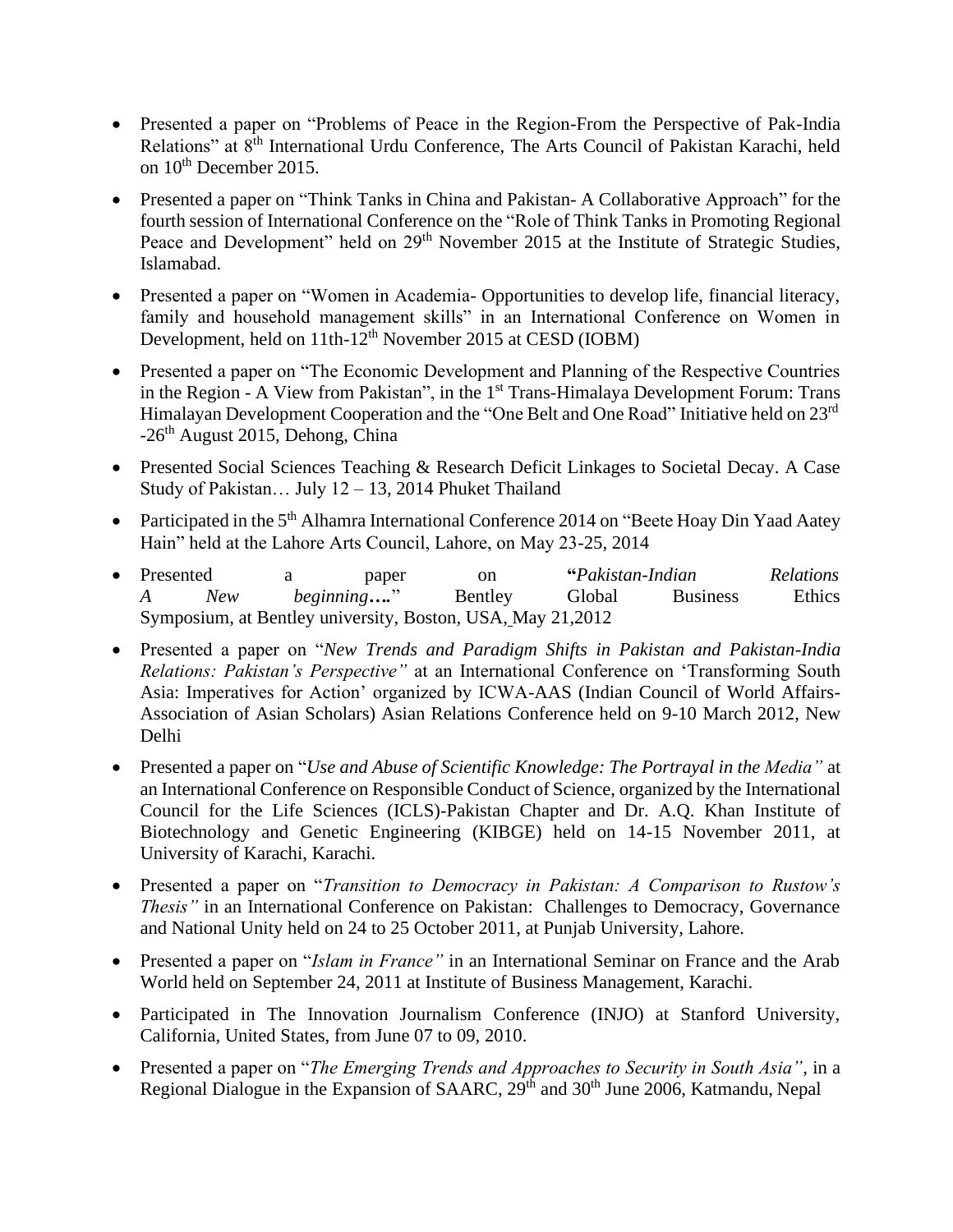- State Society Relations: a case study of Pakistan at an international conference on Human Security on  $2<sup>nd</sup>$  to  $4<sup>th</sup>$  September 2004, Karachi
- Forced Migration and its Impact on Women and Children at the fourth international workshop of The Refugee and Migration study programs on Forced Migration: Challenges and Responses from  $13<sup>th</sup>$  to  $14<sup>th</sup>$  December 2004
- Presented a paper on International Protection of Refugees at the first international workshop of the Refugee and Migration Study Program on Refugees in the post-cold war era from September 8-9, 1997

# **NATIONAL CONFERENCES**

- Roundtable discussion on "Pakistan-US Relations" organized by U.S. Consulate General Karachi on  $7<sup>th</sup>$  April 2022.
- Moderated a session for the Islamabad Security Dialogue titled "Towards Citizen Centric National Security" organized by National Security Division on 2nd April 2022.
- Speaker in the session on "Pakistan's Foreign Policy in the Contemporary Situation" at the 5<sup>th</sup> Sindh Literature Festival on 20<sup>th</sup> March 2022.
- Judge for the Jinnah Declamation Competition 2022 organized by Jinnah Institute of Nation Building, The Jinnah Society, and Karachi Council for Foreign Relation on 19<sup>th</sup> March 2022.
- Guest Speaker at the 3<sup>rd</sup> National Education Summit organized by Pakistan Academic
- Consortium (PAC) on  $12<sup>th</sup>$  March 2022.
- Delivered a Talk on "Gender Mainstreaming: Holding Up Half the Sky" organized by PARCO on 7th March 2022
- Moderated the session titled "The Security Conundrum: Internal and External" for the 13th Karachi Literature Festival (KLF) on 5th March 2022.
- Guest speaker at the 12th edition of Model United Nations IBA Karachi (MUNIK) organized by IBA Public Speaking Society on 5<sup>th</sup> March 2022.
- Participated as a speaker in the Webinar titled "Women in Media: Survival, Growth & Leadership" organized by Global Neighborhood for Media Innovation on 4<sup>th</sup> March 2022.
- Panelist for the Twitter Space Session on "Pakistan-Russia Relations" organized by Islamabad Policy Research Institute (IPRI) on 22nd February 2022.
- Participated as a speaker in the Webinar titled "National Security Policy of Pakistan 2020- 26" organized by Department of Politics and International Relations, University of Central Punjab on 17<sup>th</sup> February 2022.
- Participated as a speaker in the Kashmir Day Event titled "Kashmir: Predicaments and promises from people's perspective" organized by NED University of Engineering and Technology Karachi on 4<sup>th</sup> February 2022.
- Speaker in an Online Roundtable Discussion titled 'The Future of India Pakistan Political Relations and Foreign Policy' organized by British High Commission Islamabad.
- Conducted lecture on Indo-US Strategic Partnership: Past, Present, and Future organized by Center for International Strategic Studies Sindh on  $10<sup>th</sup>$  January 2022.
- Conducted lecture on National Security of Pakistan: Internal and External Dynamics organized by National Institute of Management on 5<sup>th</sup> January 2022.
- Participated in a Consultation organized by the Sindh Commission on the "Status of Women (SCSW)" on 28th December 2021.
- Conducted a training on "Democracy, Good-governance, and Accountability" organized by the Center for Research and Security Studies Islamabad on 18th December 2021.
- Participated in the 2nd Quarterly Consultation on "Afghan Peace and Reconciliation: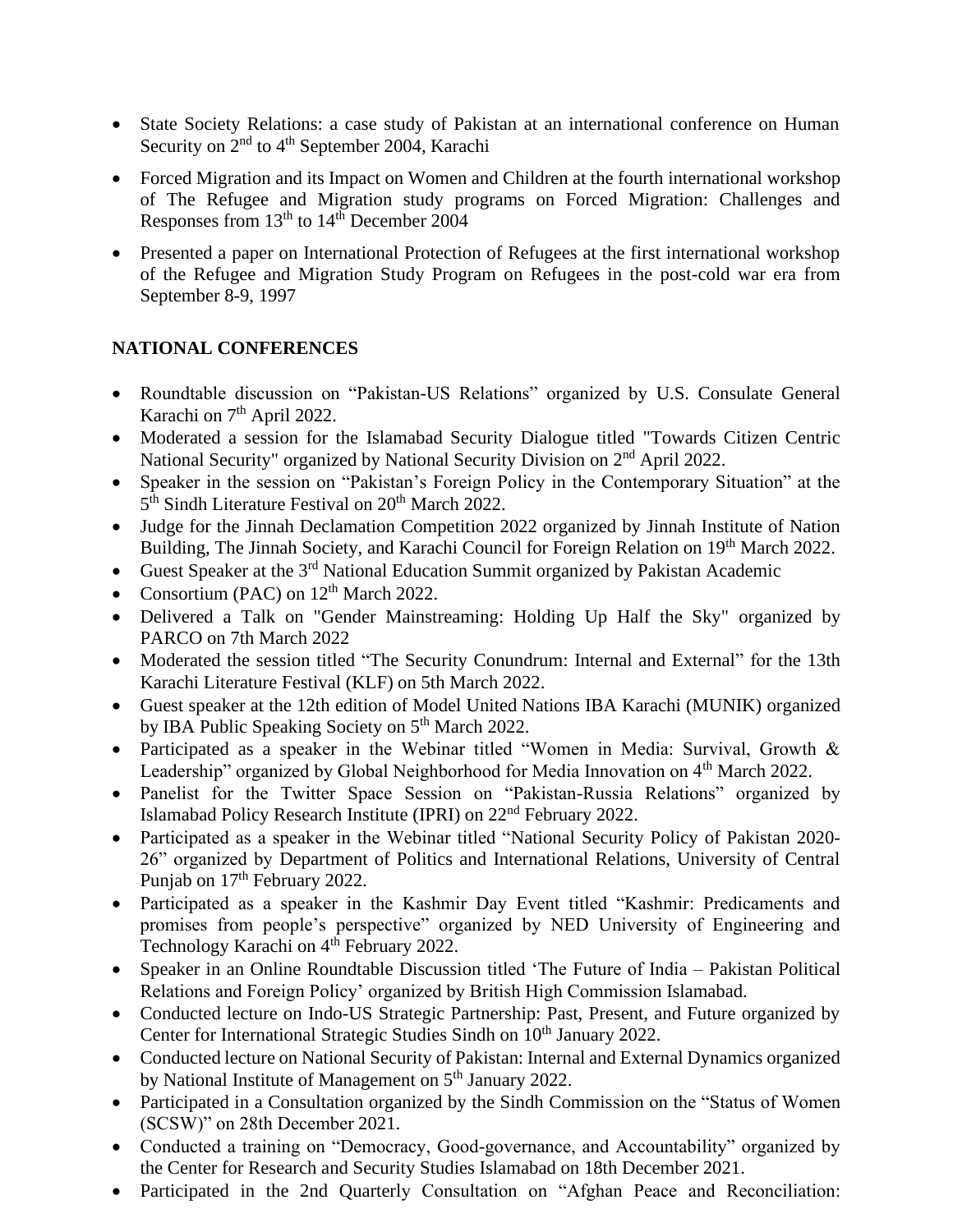Pakistan's Interests and Policy Options" organized by Pakistan Institute for Peace Studies on 11th December 2021.

- Conducted lecture on Strategic Environment of Indian Ocean War organized by Air War College Karachi on 10th December 2021.
- Participated as a speaker in the seminar titled 'India on a Slippery Slope' organized by Karachi Council for Foreign Relations on  $11<sup>th</sup>$  November 2021.
- Moderated the Session titled "Afghanistan at the crossroads" organized by the 8th Islamabad Literature Festival on 26<sup>th</sup> October 2021.
- Moderator for the G3 CPEC Summit organized by The China Study Centre (CSC) at the Institute of Business Administration (IBA) Karachi on 23rd October 2021.
- Conducted a two-day crash Course of SDPO's & SHOs of Karachi range organized by School of Finance & IT, CPO Karachi on 12<sup>th</sup> October 2021.
- Delivered lecture on "Geopolitics of Indo-Pacific Region" organized by Pakistan Navy War College Lahore on  $16<sup>th</sup>$  September 2021.
- Participated as a speaker in the 7th Interactive Series of Ziauddin University Dialogues titled, "Pakistan Media Development Authority: Protection or control of the media industry" organized by Ziauddin University on 15<sup>th</sup> September 2021.
- Participated in the webinar titled 'Afghanistan: What's Next?" Organized by Institute of Regional Studies on  $7<sup>th</sup>$  September 2021.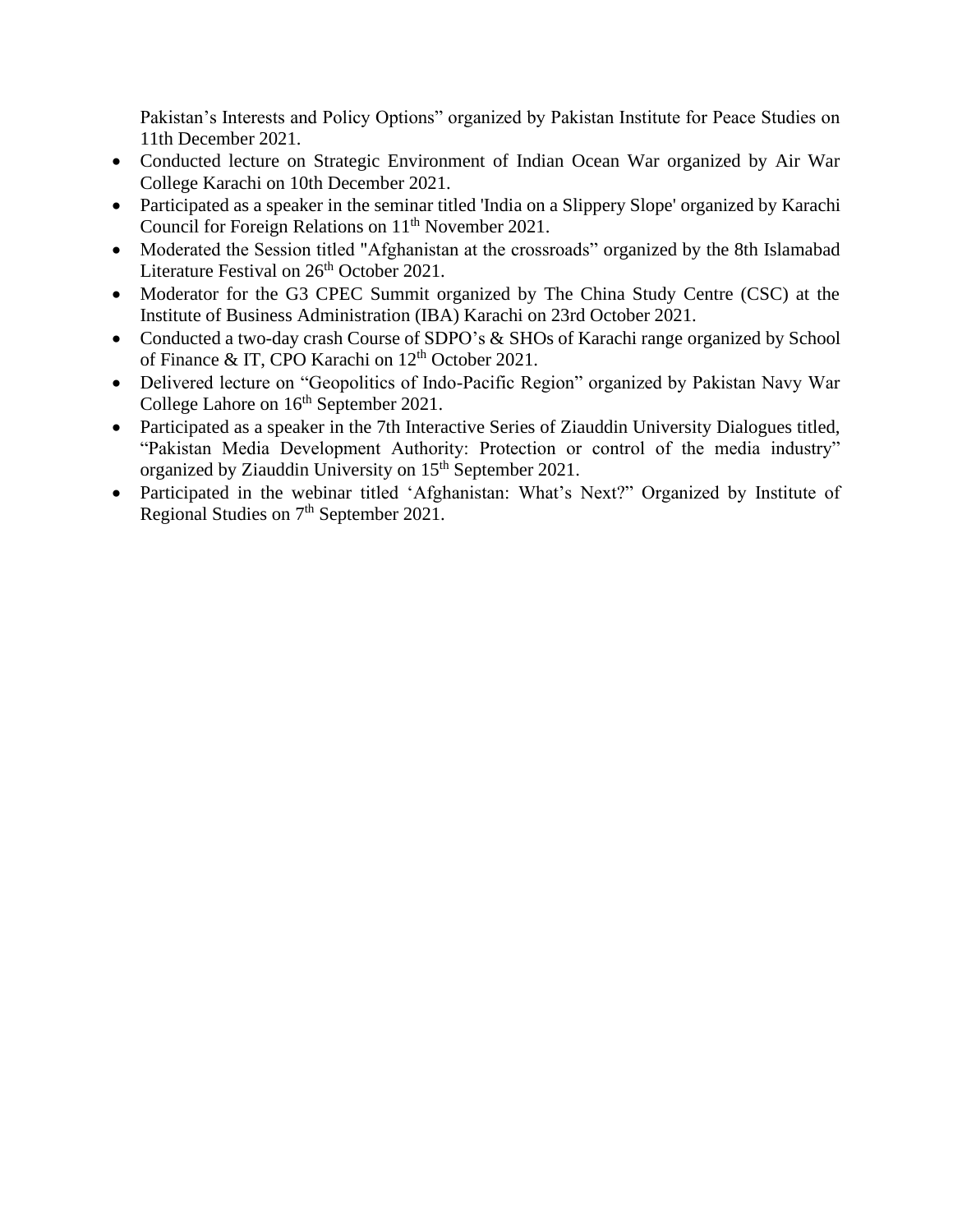- Participated in "QUAD's Military Exercises in Bay of Taiwan: Game of Global Domination" organized by Rabita Forum on 25<sup>th</sup> August 2021.
- Delivered lecture on "National Security of Pakistan Internal & External Dynamics" organized by National Institute of Management on 16<sup>th</sup> August 2021.
- Participated in the webinar titled "The Implications of American withdrawal from Afghanistan & it's impact on Pakistan" organized by Rotary Club of Karachi Centennial on  $15<sup>th</sup>$  August 2021.
- Participated in the webinar titled "Pak-America Relations Through Lense of Afghan Issue" organized by The Islamia University of Bahawalpur on 3rd July 2021.
- Participated as a speaker in a webinar titled, "Socio-economic Challenges of Covid-19 and Sustainable Response towards New Normal" organized by Virtual University of Pakistan on 25 May 2021.
- Speaker on 'assessing the impact of grey-listing on Pakistan's international standing/image' at the webinar on "Deconstructing FATF through a Legal Lens," organized by Islamabad Policy Research Institute (IPRI), on April 6, 2021
- Participated as a panelist in the "Literary Lounge," on Arundhati Roy's book "Azadi," The session was organized by University of Management and Technology on March 31, 2021
- Participated as a speaker in the webinar on "UN Sustainable Goals (SDGs) & Pakistan's Nuclear Program," organized by Rabita Forum, on March 30, 2021
- Conversation with Dr Maleeha Lodhi, on Role of Soft Power in Diplomacy. The session was organized by Karachi Literature Festival (KLF) on March 28, 2021
- Moderated the book launch session, titled "Unravelling Gordian Knots: The Works and Worlds of Dr Ishrat Husain," is written by Sibtain Naqvi. Panelists included Dr Ishrat Husain, Sima Kamil, and the author. The session was organized by KLF on March 27, 2021
- Speaker in a webinar titled, "The Politics of Media Economy in Pakistan" organized by Pakistan Institute of Development Economics Islamabad on Wednesday, February 24, 2021
- Participated as a speaker in a webinar titled, "Two-Nation Theory: In Prevailing South Asian Environment" organized by Pakistan Institute for Conflict and Security Studies, held on January 26, 2021
- Participated as speaker in a webinar titled, "CPEC: Opportunities and Way Forward", organized by Bahria University in collaboration with Institute of Research Promotion, and Riphah Public Policy Institute, held on January 7, 2021
- Delivered a webinar Lecture on "Evolution of International Political Order and Relevance to Pakistan" to Pakistan Army Officers organized by Command and Staff College Quetta on July 28, 2020. The lecture was broadcasted to other affiliated institutions, including NDU
- Panelist in a webinar on "Unity in Diversity: The Pluralistic Sprit of Federalism and its Reality on the Grounds in Pakistan" organized by Friedrich Naumann Foundation for Freedom on July 23,2020
- Delivered a lecture on "Making Sense of Post Covid-19 World" to senior Police officers organized by National Highways and Motorways Police (NHMP) Training College Sheikhupura on July 23, 2020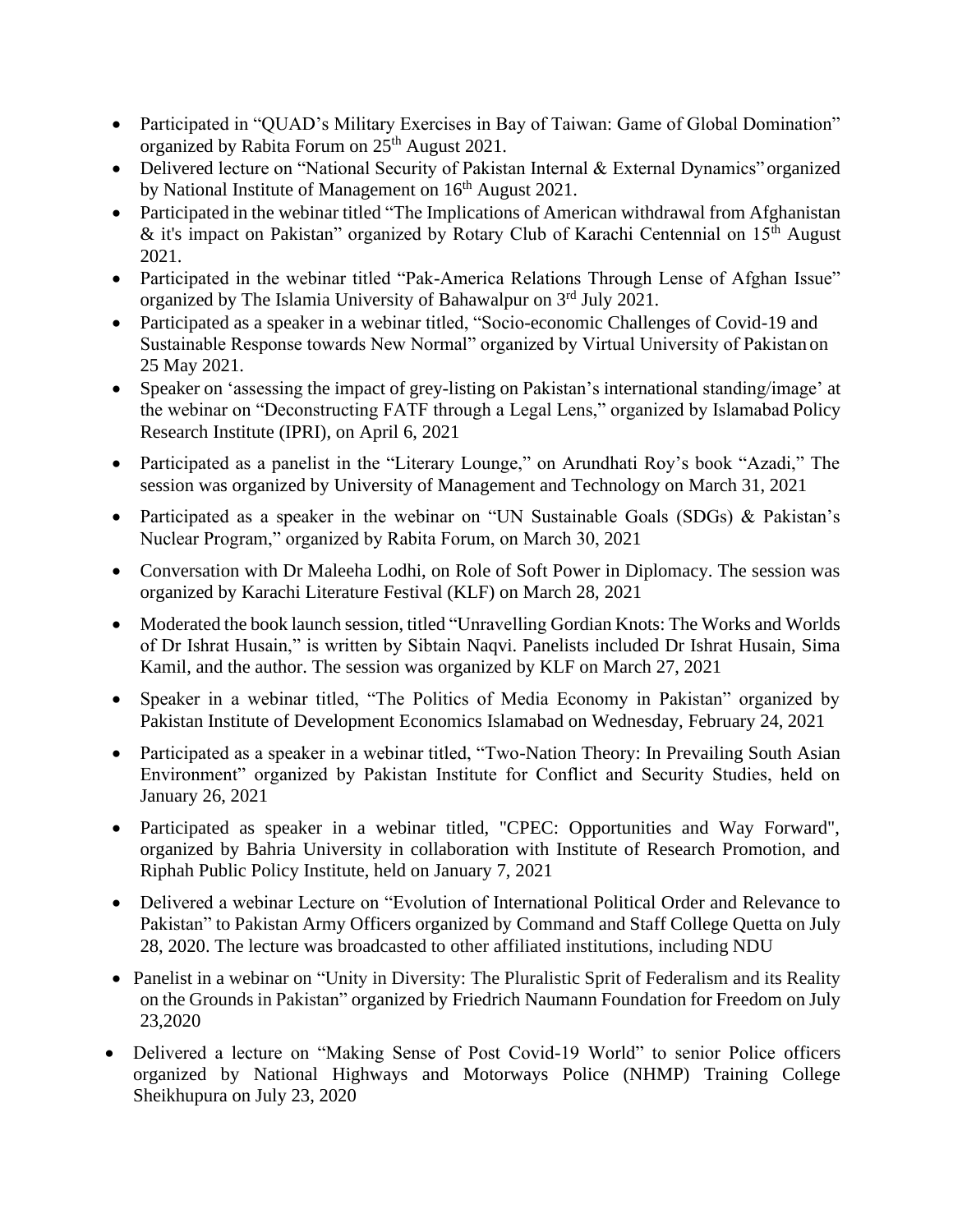- Moderator in a webinar on "India China Standoff at Ladakh and its Impacts on Kashmir" organized by Karachi Council of Foreign Relation (KCFR) on July 9-10, 2020
- Panelist in the Nutshell Conference on "China and India Standoff What Next: Implications for Pakistan, the Kashmir Movement and BRI" organized by Nutshell Forum: Corporate Pakistan Group on June 21, 2020
- Moderator in a webinar titled as "Dr Huma Baqai in Conversation with Dr Maleeha Lodhi" organized by Lightstone Publishers LTD Learning for Tomorrow on June 19, 2020. The talk shed light upon Dr. Lodhi's journey from journalist to an ambassador.
- Participated and presented a paper on "Independence of Kashmir, Now Inevitable", in a seminar on "Kashmir Issue – Revocation of Articles 35a and 370 of Indian Constitution: Implication for Regional and Global Security", organized at Pakistan Navy War College, Lahore, by National Institute of Maritime Affairs (NIMA), Bahria University on November 29, 2019
- Participated and presented a paper on "Regional Connectivity, Imperative for Economic Development", in the national conference on "Pakistan-China Economic Cooperation: Next Level" organized by China-Pakistan Study Centre, Institute of Strategic Studies, Islamabad on March 6, 2019.
- Participated and presented a paper in the national conference on "Socio-Political Reformation of Shaheed Mohtarma Benazir Bhutto", organized by Shaheed Mohtarma Benazir Bhutto (SMBB) Chair, University of Karachi, on November 8, 2018.
- Participated and presented a paper on "Communication Chas in Family Businesses" in the "Family Business Conference" organized by BBCL Pvt. Ltd, in Karachi on November 8, 2018.
- Participated in the round table conference on Impact of Youth in Pakistan's Foreign Policy, organized by BARGAD Organization for Youth Development in Lahore on May 23, 2018.
- Participated and presented a paper on "Deweponization of Pakistan" in conference on "Policy" Dialogue on Weapon Control in Pakistan," organized by Centre for Social Justice in Karachi on September 29, 2017.
- Presented a paper on "Safe Charity," in Safe Charity Seminar organized by BARGAD, in Karachi, on June 20, 2017
- Participated in Punjab Economic Forum 2017, organized by Planning and Development Board, Government of Punjab, on 3<sup>rd</sup>-4<sup>th</sup> April 2017 in Lahore.
- Participated and presented a paper on "Liberalism in Pakistan Today" in the conference on Democracy & Liberalism: Linkages and Synergies, organized by Friedrich Naumann Foundation for Freedom held on November 19<sup>th</sup>-20<sup>th</sup>, 2016 in Islamabad.
- Presented a paper on "Cybercrime Impact on Society", in the conference on Cybercrime Security & Safety - organized by the [Federation Of Pakistan Chambers Of](http://fpcci.org.pk/) [Commerce &](http://fpcci.org.pk/) Industry on November 17, 2016 in Karachi
- Participated in Conference on Workplace Harassment "Implementation of Harassment Act in Higher Education Institutions", organized by M/s. Excellent Events & Entertainment (Pvt.) Limited on October 21, 2016 in Karachi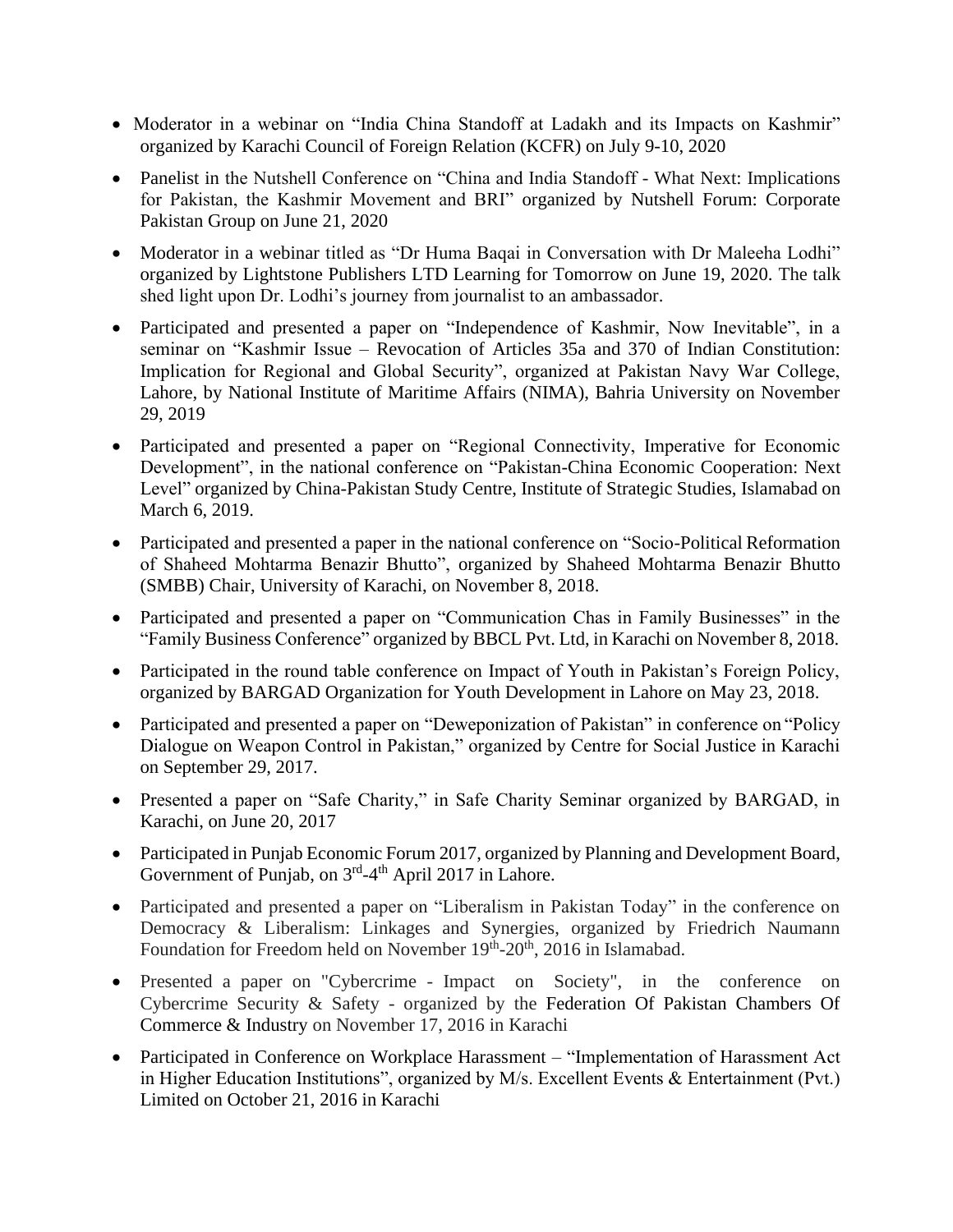- Participated in the conference on Benazir Bhutto A National Icon, organized by IBA Karachi in collaboration with Shaheed Mohtarma Benazir Bhutto Chair, University of Karachi on June 21, 2014 at IBA Karachi
- Participated and presented a paper on "Sexual Harassment A taboo or Reality" in the conference on "Merit Culture", organized by Institute of Cost & Management Accountants of Pakistan and Innovative Keys, Karachi, on June 22, 2013
- Conference on "*Non-Traditional Threats to the Energy Security (NTST) of Pakistan*" in Energy Security of Pakistan – All Sources Including Nuclear One, organized by Rabita Forum International held on Saturday, March 01, 2014 in Karachi
- Participated in the 17<sup>th</sup> National Health Sciences Research Symposium on "Non-Communicable Diseases (NCDs)", organized by Aga Khan University held on 25-27 February 2014 in Karachi. Spoke about "*Media and NCDs: The Role of Media in Health Reform Advocacy*".
- Participated in a conference on "Strategies for Social Science Research and Teaching in Pakistan" jointly organized by Faculty of Arts, University of Karachi and Karachi Institute of Technology & Entrepreneurship held on Friday, February 07, 2014 in Karachi. Presented a paper on "*New Initiatives in Teaching Social Sciences in Pakistan*".
- Presented a paper on "Teaching and the concept of lifelong learning" in an International Education Symposium 2013 at convention center on Feb 1, 2013 in Islamabad
- Presented a paper on "*FMCT and International Relations*" at a seminar on 'FMCT–Problems & Prospects', organized by Rabita Forum International held on May 3, 2012 in Islamabad
- Presented a paper on "*Pakistan: A Security State and Impact on Education –A Globalized Perspective*" in Pakistan's Largest Teacher's Symposium on Navigating Teaching and Learning organized by Roots Academy for Professional and Intellectual Development (RAPID) held on 16-17 March 2012 in Islamabad
- Presented a paper on "*Unity in Diversity: Federal Design for Giving Voice to the Voiceless"*  in a National Conference on Challenges of Diversity and Democratic Opportunities for Pakistani Federalism on January 20, 2011 organized by Centre for Civic Education Pakistan, Karachi
- Presented a paper on *Empowerment of Women in Pakistan* in National Conference on Women on March 27-28, 2010 organized by Sindh Graduates Association (Women Branch) in Karachi
- Presented a paper on *Women and Pakistan* on Women's Day at Szabist, Karachi, and March 17, 2009
- Presented a paper on the *Contextualizing on Pakistan's Economy* in a seminar on Political Economy of Pakistan organized by Freedom Gate Pakistan 19-20 July 2008
- Present a paper on *Political Crisis in Pakistan* at Aurat Foundation Seminar with Women Parliamentarians on 15 December 2007
- Presented a paper on *Power of Youth and Democracy* at the Freedom Gate Seminar organized by Fred rich Neumann Foundation and Future Youth Group, on 9th December 2007
- Presented a paper on *Foreign Relations of Pakistan* at a pre-budget seminar in the Sindh Assembly on  $4<sup>th</sup>$  May 2007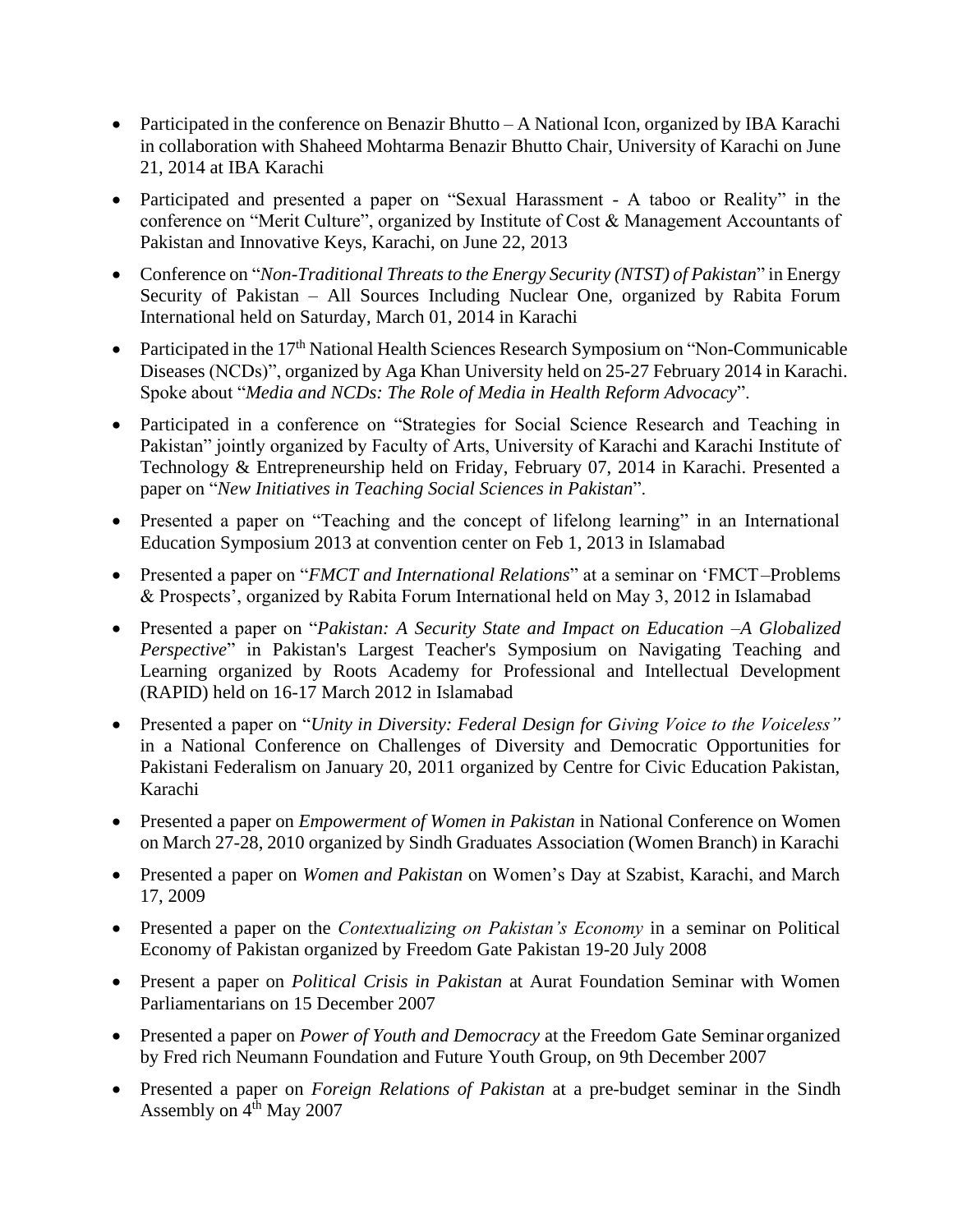- Presented a paper on *Role of Religion & Ideology in the Indo-Pak conflict spectrum* at LUMS-Cambridge Conference, March 10-11, 2007at Reusing Executive Center LUMS
- Paper presented on *Clash of Civilization: A Myth or Reality*, organized by the Society for Research and Dialogue in Karachi on 21<sup>st</sup> January 2007
- Paper presented on *Challenges of Teaching Social Sciencesin Pakistan* at the National Seminar on Social Sciences in Pakistan. Organized by the Higher Education Commission and Quality Enhancement Cell of Karachi University on 15<sup>th</sup> September 2006
- Education and Globalization: Lessons for Pakistan at the East Asian Students Forum visiting Islamabad under the auspices of Fred rich Neumann Foundation (Asia) on 12<sup>th</sup> August 2006
- Do Nuclear Weapons Provide Guarantee for Peace? organized by Pakistan Institute of Labour Education & Research at the PMA House, on 28th May 2006
- Problems of Governance in Karachi at a Shehri Seminar, 2005
- Education the need for reform at a Liberal Forum Seminar on Civil Society and Good Governance from  $16<sup>th</sup>$  to  $17<sup>th</sup>$  December 2003, Islamabad

# **NEWSPAPER AND MAGAZINE ARTICLES:**

- Feminization of terrorism permeates Pakistan, published in Bol News on 8<sup>th</sup> May 2022 <https://www.bolnews.com/oped/feminization-of-terrorism-permeates-pakistan/>
- *Kashmir: demographic terrorism*, published in Bol News on 1<sup>st</sup> May 2022 <https://www.bolnews.com/oped/kashmir-demographic-terrorism/>
- *Pak-Afghan border skirmishes, published in Bol News on 24<sup>th</sup> April 2022* <https://www.bolnews.com/oped/pak-afghan-border-skirmishes/>
- *U.S. Accommodation of India*, published in Bol News on 16<sup>th</sup> April 2022 <https://www.bolnews.com/oped/u-s-accomodation-of-india/>
- *ISD: Forging Links, published in Bol News on 10<sup>th</sup> April 2022* <https://www.bolnews.com/oped/isd-forging-links/>
- *From zero-sum to win-win, published Bol News on*  $21<sup>st</sup> March 2022$ <https://www.bolnews.com/oped/from-zero-sum-to-win-win/>
- *Countering Violent Extremism through NCVE Policy 2021*, published in Pakistan Observer on 30<sup>th</sup> January, 2022 [https://pakobserver.net/countering-violent-extremism](https://pakobserver.net/countering-violent-extremism-through-ncve-policy-2021-by-huma-baqai/)[through-ncve-policy-2021-by-huma-baqai/](https://pakobserver.net/countering-violent-extremism-through-ncve-policy-2021-by-huma-baqai/)
- *AUKUS: The New Faultline in Transatlantic Relations, published in Pakistan Observer* on 23rd January, 2022 [https://pakobserver.net/aukus-new-faultline-in-transatlantic](https://pakobserver.net/aukus-new-faultline-in-transatlantic-relations-by-huma-baqai/)[relations-by-huma-baqai/](https://pakobserver.net/aukus-new-faultline-in-transatlantic-relations-by-huma-baqai/)
- *National Security Policy: A Step in the Right Direction, published in Dispatches Magazine* by Islamabad Policy Research Institute (IPRI) on 19th January, 2022 <https://ipripak.org/dispatches-19-01-22/>
- *Indo-US Strategic Partnership*, published in Pakistan Observer on 16<sup>th</sup> January, 2022 <https://pakobserver.net/indo-us-strategic-partnership-by-huma-baqai/>
- *Navigating Pakistan's Internal National Security Challenges, published in Pakistan* Observer on 9<sup>th</sup> January, 2022 [https://pakobserver.net/navigating-pak-internal-national](https://pakobserver.net/navigating-pak-internal-national-security-challenges-by-huma-baqai/)[security-challenges-by-huma-baqai/](https://pakobserver.net/navigating-pak-internal-national-security-challenges-by-huma-baqai/)
- *Afghan Women and the Taliban 2.0.*, published in Pakistan Observer on 2<sup>nd</sup> January, 2022 <https://pakobserver.net/afghan-women-and-the-taliban-2-0-by-huma-baqai/>
- *Full steam ahead for NSP*, published in BOL News on 30<sup>th</sup> December, 2021 <https://www.bolnews.com/oped/full-steam-ahead-for-nsp/>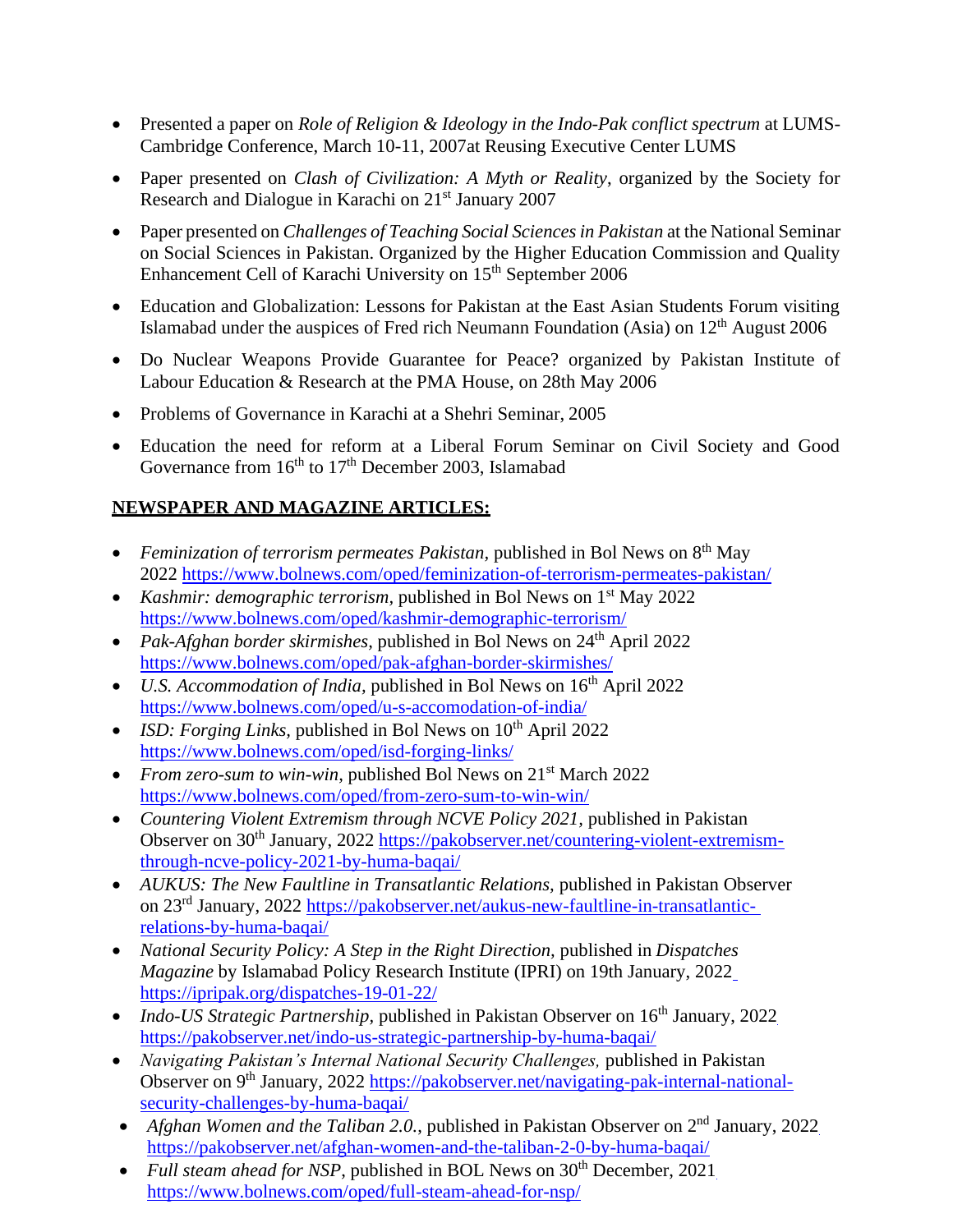- The OIC Summit: Pakistan a *Bridge State,* published in Pakistan Observer on 24th December, 2021 [https://pakobserver.net/oic-summit-pakistans-role-as-a-bridge-state-by](https://pakobserver.net/oic-summit-pakistans-role-as-a-bridge-state-by-huma-baqai/)[huma-baqai/](https://pakobserver.net/oic-summit-pakistans-role-as-a-bridge-state-by-huma-baqai/)
- *COP26 climate conference: A poor compromise*, published in Pakistan Observer on 19th November, 2021 [https://pakobserver.net/cop26-climate-conference-a-poor-compromise-by](https://pakobserver.net/cop26-climate-conference-a-poor-compromise-by-huma-baqai/)[huma-baqai/](https://pakobserver.net/cop26-climate-conference-a-poor-compromise-by-huma-baqai/)
- *Pak-Germany at 70,* published in Pakistan Observer on 12th November, 2021 <https://pakobserver.net/pak-germany-at-70-by-huma-baqai/>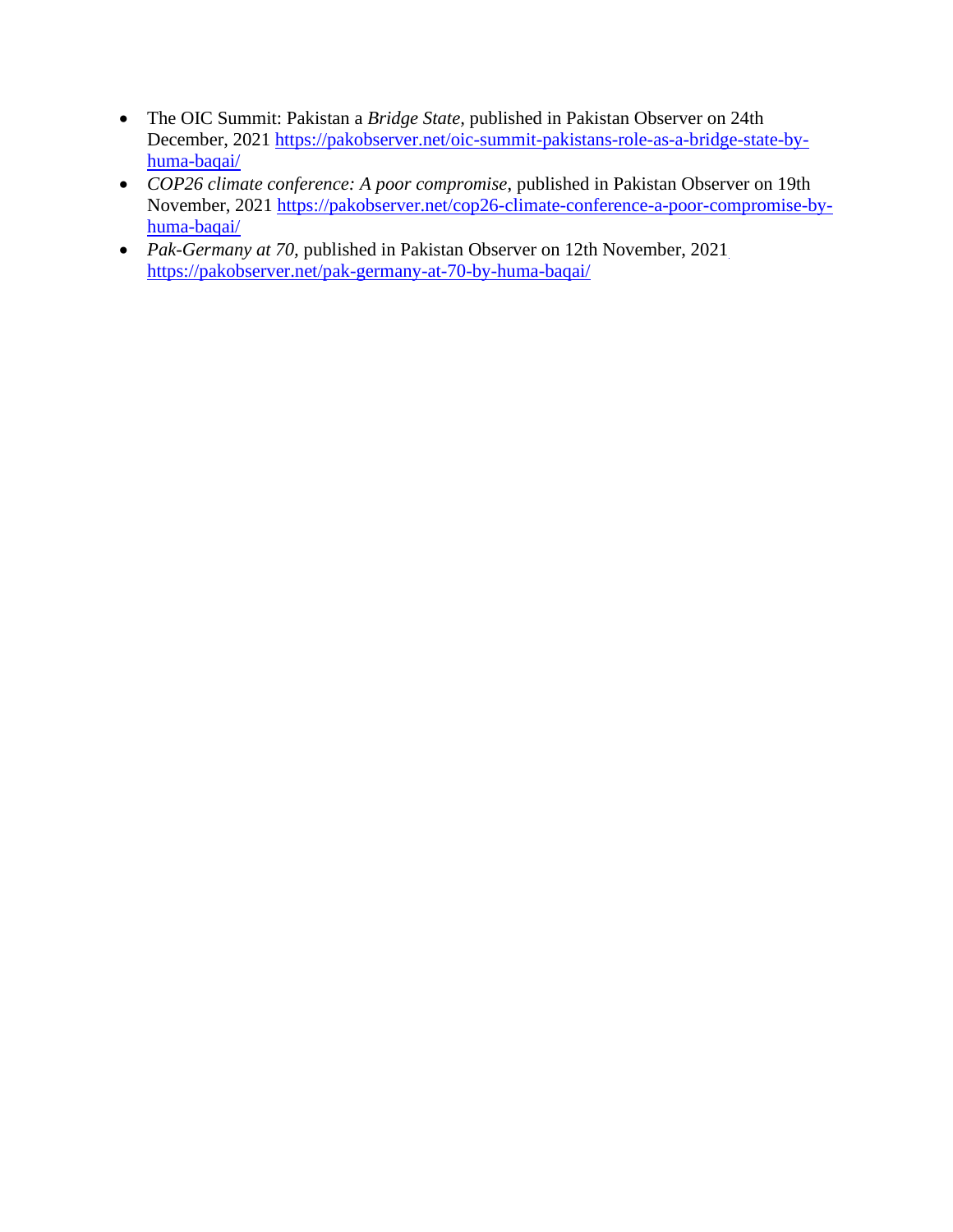- *State-TLP polemics,* published in Pakistan Observer on 5th November, 2021 <https://pakobserver.net/state-tlp-polemics-by-huma-baqai/>
- *Afghanistan on the brink of economic collapse*, published in Pakistan Observer on 30th October, 2021 [https://pakobserver.net/afghanistan-on-the-brink-of-economic-collapse-by](https://pakobserver.net/afghanistan-on-the-brink-of-economic-collapse-by-huma-baqai/)[huma-baqai/](https://pakobserver.net/afghanistan-on-the-brink-of-economic-collapse-by-huma-baqai/)
- *The Moscow format and Afghan Taliban, published in Pakistan Observer on 23 October,* 2021 <https://pakobserver.net/the-moscow-format-and-afghan-taliban-by-huma-baqai/>
- *Corridor of Peace, published in Narratives on 18<sup>th</sup> October, 2021* <https://narratives.com.pk/frontiers/corridor-of-peace/>
- *Afghanistan Post-U.S. Withdrawal: Challenges and Opportunities published in Hilal* Magazine on  $10^{th}$  October, 2021 [https://www.hilal.gov.pk/eng](https://www.hilal.gov.pk/eng-article/detail/NTUyMw%3D%3D.html)[article/detail/NTUyMw==.html](https://www.hilal.gov.pk/eng-article/detail/NTUyMw%3D%3D.html)
- *The China-Pakistan-Afghanistan triangle,* published in Pakistan Observer on 13 August, 2021 <https://pakobserver.net/the-china-pakistan-afghanistan-triangle-by-huma-baqai/>
- *New Front in the Israeli-Palestinian Conflict*, published in Pakistan Observer on 26 May,2021 [https://pakobserver.net/new-front-in-the-israeli-palestinian-conflict-by-huma](https://pakobserver.net/new-front-in-the-israeli-palestinian-conflict-by-huma-baqai/?utm_source=rss&utm_medium=rss&utm_campaign=new-front-in-the-israeli-palestinian-conflict-by-huma-baqai)[baqai/?utm\\_source=rss&utm\\_medium=rss&utm\\_campaign=new-front-in-the-israeli](https://pakobserver.net/new-front-in-the-israeli-palestinian-conflict-by-huma-baqai/?utm_source=rss&utm_medium=rss&utm_campaign=new-front-in-the-israeli-palestinian-conflict-by-huma-baqai)[palestinian-conflict-by-huma-baqai](https://pakobserver.net/new-front-in-the-israeli-palestinian-conflict-by-huma-baqai/?utm_source=rss&utm_medium=rss&utm_campaign=new-front-in-the-israeli-palestinian-conflict-by-huma-baqai)
- *Middle East at War published in Pakistan Observer on 19 May, 2021* <https://pakobserver.net/middle-east-at-war-by-huma-baqai/>
- *Pak-Saudi Relations: An inevitable Reset*, published in Pakistan Observer on 12 May,2021 <https://pakobserver.net/pak-saudi-relations-an-inevitable-reset-by-huma-baqai/>
- *US-China Rivalry: Impact on South Asia*, published in Pakistan Observer on 5May, 2021 <https://pakobserver.net/us-china-rivalry-impact-on-south-asian-politics-by-huma-baqai/>
- *Pak-India Ties: Seize the Moment, published in Pakistan Observer* on 28April, 2021 <https://pakobserver.net/pak-india-ties-seize-the-moment-huma-baqai/>
- *US Exit from Afghanistan: Onus for Peace is on Taliban*, published in Pakistan Observer on 21April, 2021 [https://pakobserver.net/us-exit-from-afghanistan-onus-for-peace-is-on](https://pakobserver.net/us-exit-from-afghanistan-onus-for-peace-is-on-taliban-by-huma-baqai/)[taliban-by-huma-baqai/](https://pakobserver.net/us-exit-from-afghanistan-onus-for-peace-is-on-taliban-by-huma-baqai/)
- *Towards Conflicts Resolution and Lasting Peace*, published in Hilal English on April, 2021ht[tps://www.hilal.gov.pk/eng-article/towards-conflict-resolution-and-lasting](http://www.hilal.gov.pk/eng-article/towards-conflict-resolution-and-lasting-)peace/NDk5Nw==.html
- *Pakistan-Russia relations: A Win-Win*, published in Pakistan Observer on 14 April,2021 <https://pakobserver.net/pakistan-russia-relations-a-win-win-by-huma-baqai/>
- *Pakistan-India March to Peace: Hoping Again, published in Pakistan Observer on March 31,* 2021 <https://pakobserver.net/pakistan-india-march-to-peace-hoping-again-by-huma-baqai/>
- *Revival of Quad and the US-China Rivalry,* published in Pakistan Observer on March 24, 2021 <https://pakobserver.net/revival-of-quad-and-the-us-china-rivalry-by-huma-baqai/>
- *Jumpstarting the Afghan Peace Process,* published in Pakistan Observer on March 16, 2021 <https://pakobserver.net/jumpstarting-the-afghan-peace-process-by-dr-huma-baqai/>
- *US-Iran Stand-Off,* published in Pakistan Observer on March 9, 2021 <https://pakobserver.net/us-iran-stand-off-by-dr-huma-baqai/>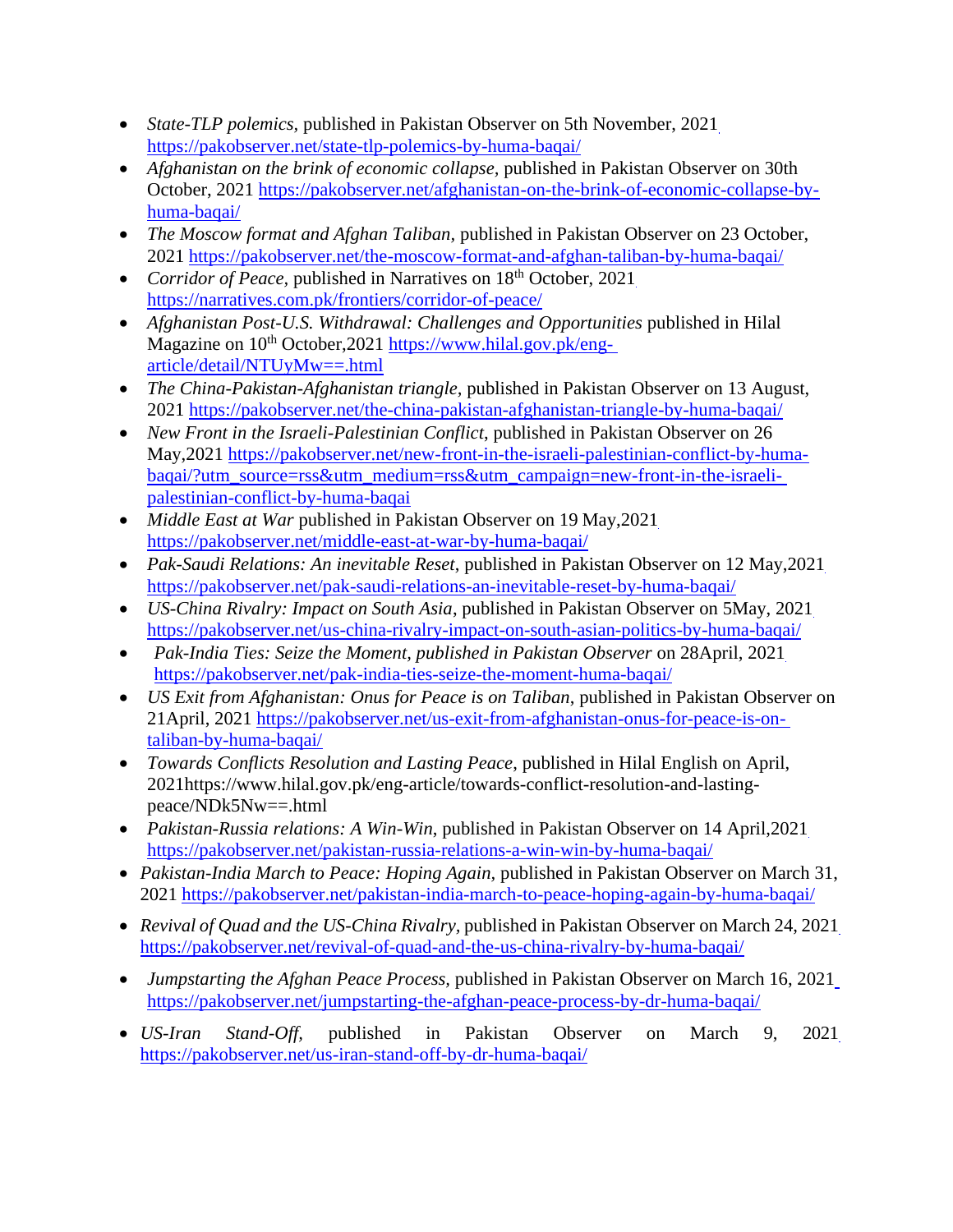- *The surprise Pakistan, India Agreement on LoC Ceasefire*, published in Pakistan Observer on March 2, 2021 [https://pakobserver.net/the-surprise-pakistan-india-agreement-on-loc](https://pakobserver.net/the-surprise-pakistan-india-agreement-on-loc-ceasefire/)[ceasefire/](https://pakobserver.net/the-surprise-pakistan-india-agreement-on-loc-ceasefire/)
- *Indian Media Campaign to Malign Pakistan,* published in Pakistan Observer on February 23,2021 <https://pakobserver.net/indian-media-campaign-to-malign-pakistan/>
- Aman-2021: The Face of Pakistan's Indian Ocean Policy, published in Pakistan Observer on February 12, 2021 [https://pakobserver.net/aman-2021-the-face-of-pakistans-indian-ocean](https://pakobserver.net/aman-2021-the-face-of-pakistans-indian-ocean-policy/)[policy/](https://pakobserver.net/aman-2021-the-face-of-pakistans-indian-ocean-policy/)
- *Afghan Peace Process: Breakdown is not an option*, published in Pakistan Observer on February 9, 2021. [https://pakobserver.net/afghan-peace-process-breakdown-is-not-an](https://pakobserver.net/afghan-peace-process-breakdown-is-not-an-option/?utm_source=rss&utm_medium=rss&utm_campaign=afghan-peace-process-breakdown-is-not-an-option)[option/?utm\\_source=rss&utm\\_medium=rss&utm\\_campaign=afghan-peace-process](https://pakobserver.net/afghan-peace-process-breakdown-is-not-an-option/?utm_source=rss&utm_medium=rss&utm_campaign=afghan-peace-process-breakdown-is-not-an-option)[breakdown-is-not-an-option](https://pakobserver.net/afghan-peace-process-breakdown-is-not-an-option/?utm_source=rss&utm_medium=rss&utm_campaign=afghan-peace-process-breakdown-is-not-an-option)
- *The Chessboard of US-Iran Relation: Obama, Trump, Biden, published in Pakistan Observer* on February 2, 2021 <https://pakobserver.net/the-chessboard-of-us-iran-relations-obama-trump-biden/>
- *US-China rivalry: A Game of Chicken,* published in Pakistan Observer, January 26,2021 <https://pakobserver.net/us-china-rivalry-a-game-of-chicken/>
- *Biden's inauguration,* published in Pakistan Observer, January 20,2021 <https://pakobserver.net/bidens-inauguration/>
- *Biden's Presidency: Not a bed of roses,* published in Pakistan Observer, January 14,2021 <https://pakobserver.net/biden-presidency-not-a-bed-of-roses/>
- *Victor Doesn't Take All,* published in Narratives, December 2020 <https://narratives.com.pk/horizons/victor-doesnt-take-all/>
- *Envisioning a Sustainable Afghan Peace Process*, published in Hilal ISPR, November 2020, [https://www.hilal.gov.pk/eng-article/envisioning-a-sustainable-afghan-peace](https://www.hilal.gov.pk/eng-article/envisioning-a-sustainable-afghan-peace-process/NDYyNQ%3D%3D.html)[process/NDYyNQ==.html.](https://www.hilal.gov.pk/eng-article/envisioning-a-sustainable-afghan-peace-process/NDYyNQ%3D%3D.html)
- *Not Ignoring the Key to Peace*, published in Hilal Her, May 2020 (Page 19-21), [https://www.hilal.gov.pk/hilal\\_her/index.html](https://www.hilal.gov.pk/hilal_her/index.html)
- The Geostrategic Implications of COVID-19, published by Geo News, April 27, 2020, <https://www.geo.tv/latest/285178-the-geostrategic-implications-of-covid-19>
- *COVID-19 and the Changing World Order*, published in PIVOT Quarterly Magazine of China-Pakistan Study Centre, Institute of Strategic Studies Islamabad, Special Edition on China-Pakistan Combating COVID-19 Together, April 2020, [http://issi.org.pk/wp-content/uploads/2020/04/PIVOT\\_Magazine\\_April\\_2020.pdf](http://issi.org.pk/wp-content/uploads/2020/04/PIVOT_Magazine_April_2020.pdf)
- *Pakistan and Great Power Rivalry in the Indian Ocean Region*, published in Hilal, ISPR Magazine, November 2019, [https://www.hilal.gov.pk/eng-article/pakistan-and-the-great](https://www.hilal.gov.pk/eng-article/pakistan-and-the-great-power-rivalry-in-the-indian-ocean-region/MzgzNA%3D%3D.html)[power-rivalry-in-the-indian-ocean-region/MzgzNA==.html](https://www.hilal.gov.pk/eng-article/pakistan-and-the-great-power-rivalry-in-the-indian-ocean-region/MzgzNA%3D%3D.html)
- *Afghanistan Presidential Election and Peace Process*, published in the Express Tribune, November 23, 2019 [https://tribune.com.pk/story/2104780/6-afghanistan-presidential-vote](https://tribune.com.pk/story/2104780/6-afghanistan-presidential-vote-peace-process/)[peace-process/](https://tribune.com.pk/story/2104780/6-afghanistan-presidential-vote-peace-process/)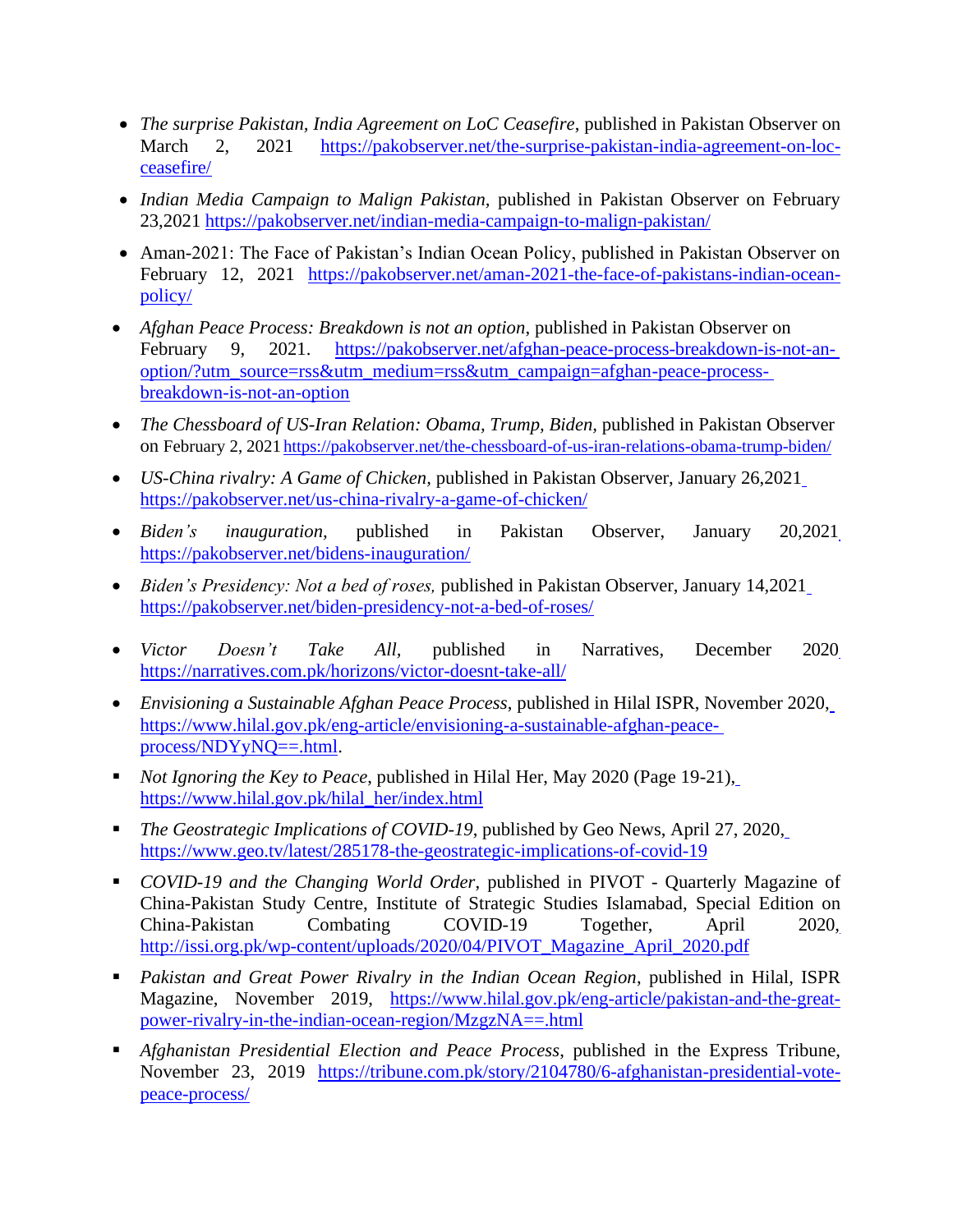- *U.S.-Iran Tensions: The Ambit of the Iranian Response,* published in Pakistan Politico, August 2019 <http://pakistanpolitico.com/u-s-iran-tensions-the-ambit-of-the-iranian-response/>
- *Will Iran Capitulate or Counter?* published in Newsline Magazine, July 2019 <https://newslinemagazine.com/magazine/will-iran-capitulate-or-counter/>
- *A Modi-cum of Change?* published in Newsline Magazine, June 2019 <https://newslinemagazine.com/magazine/a-modi-cum-of-change/>
- *Pak-Iran Relations: Imperative for Regional Peace*, published in Hilal ISPR Magazine, May 2019 [https://www.hilal.gov.pk/eng-article/pak-iran-relations-imperative-for-regional](https://www.hilal.gov.pk/eng-article/pak-iran-relations-imperative-for-regional-peace/MzI5OQ%3D%3D.html)[peace/MzI5OQ==.html](https://www.hilal.gov.pk/eng-article/pak-iran-relations-imperative-for-regional-peace/MzI5OQ%3D%3D.html)
- *Post-Pulwama Pakistan-India Relations, published in Business Recorder, April 20, 2019*, <https://fp.brecorder.com/2019/04/20190420465989/>
- *Pakistan-India-U.S.: The Troubled Triangle*, published in Hilal, ISPR Magazine, April 2018, <http://hilal.gov.pk/index.php/layouts/item/3445-pakistan-india-u-s-the-troubled-triangle>
- *Worse than Cold War,* published in Pakistan Observer, March 30, 2018, <https://pakobserver.net/worse-than-cold-war/>
- *Ghani's Peace Offer: Talk with the Taliban, published in Pakistan Observer, March 4, 2018,* <https://pakobserver.net/ghanis-peace-offer-talks-taliban/>
- *The Bajwa Doctrine*, published by Pakistan Observer, February 23, 2018, <https://pakobserver.net/the-bajwa-doctrine/>
- *Peace Recipe: 'India is in, Pakistan is Out'?* published by Pakistan Observer, February 19, 2018, <https://pakobserver.net/peace-recipe-india-pakistan/>
- *Pak-US Ties: A Realignment*, published by Pakistan Observer, February 16, 2018, <https://pakobserver.net/pak-us-ties-realignment/>
- *Pakistan at Davos*, published by Pakistan Observer, January 2018, <https://pakobserver.net/pakistan-at-davos/>
- *Democracy vs. Technocracy*, published in South Asia Magazine, <http://southasia.com.pk/Images/archives/2017/sa-dec17.pdf> December 2017,
- *ISIS: Relocating in Afghanistan*, published by Pakistan Observer, <https://pakobserver.net/isis-relocating-afghanistan/> December 2017,
- *China's Peacemaker Role in Afghanistan*, published by Pakistan Observer, December 2017, <https://pakobserver.net/chinas-peacemaker-role-afghanistan/>
- *Pakistan-US Tortured Relationship*, published by Rehbar Magazine, November 2017.
- *The Panama Verdict,* published by Pakistan Observer, August 2017, <http://pakobserver.net/the-panama-verdict/>
- *Pakistan-US Relations, No Exit,* published by Pakistan Observer, July 2017, <https://pakobserver.net/pakistan-us-relations-no-exit/>
- *Pak-Afghan Border Fencing,* published by Pakistan Observer, July 2017, <https://pakobserver.net/pak-afghan-border-fencing-2/>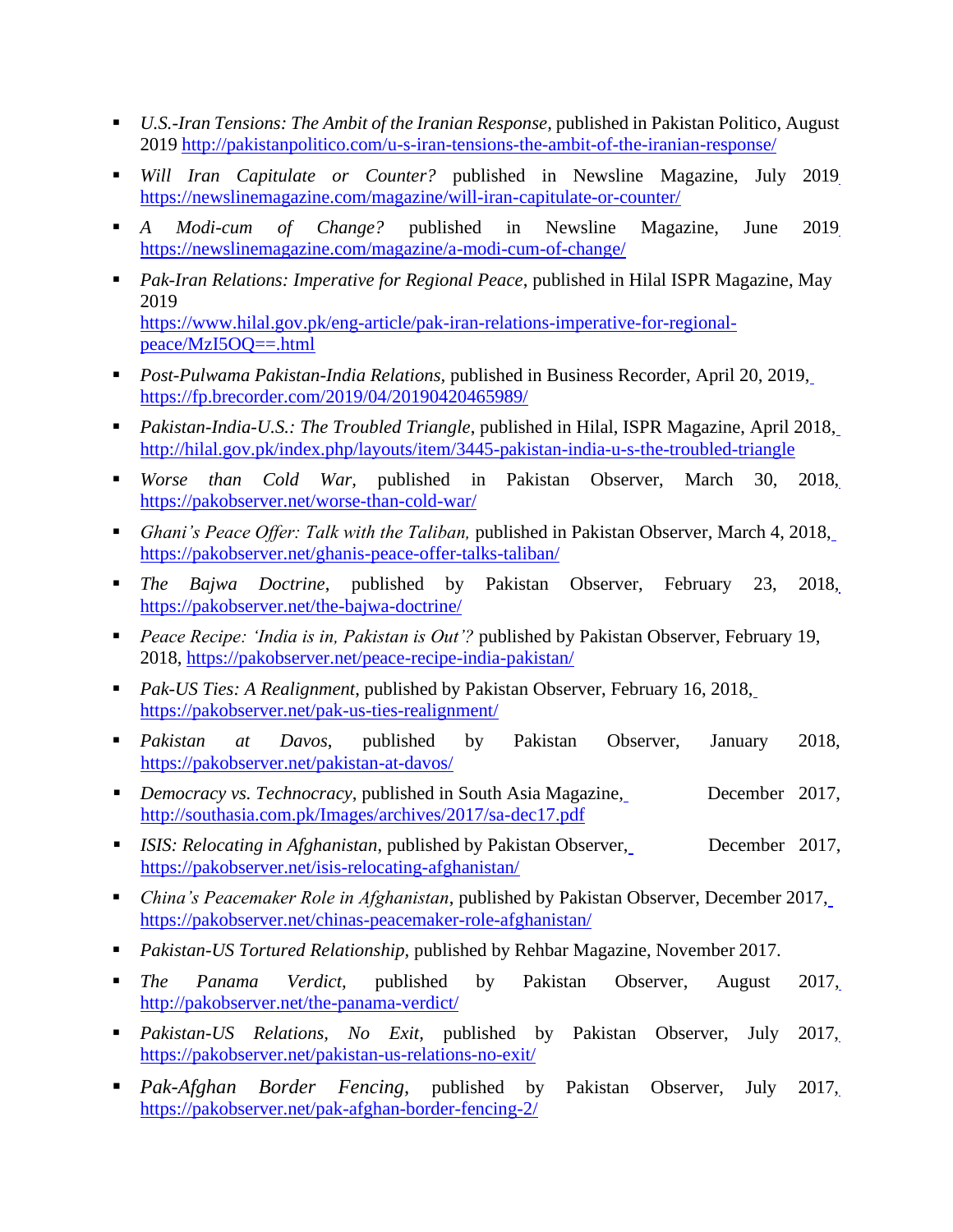- *New Surges in Afghanistan,* published by Pakistan Observer, June 2017, <http://pakobserver.net/new-surges-afghanistan/>
- *Charity and Terror Financing,* published by Pakistan Observer, June 2017, <http://pakobserver.net/charity-terror-financing/>
- *Bab-i-Dosti Reopens: For How Long?* published *<http://pakobserver.net/bab-dosti-reopens-long/>* by Pakistan Observer, June 2017,
- *One Belt, One Road Through Global Lens, published* <http://pakobserver.net/one-belt-one-road-global-lens/> by Pakistan Observer, May 2017,
- *The Iran Phobia,* published by Pakistan Observer, May 2017, [http://pakobserver.net/the-iran](http://pakobserver.net/the-iran-phobia/)[phobia/](http://pakobserver.net/the-iran-phobia/)
- *The Fear Factor,* published by South Asia Magazine in April 2017, <http://southasia.com.pk/Images/archives/2017/sa-april17.pdf>
- *ECO Summit: Potentials and Pitfalls,* published by Pakistan Observer, March 2017, <http://pakobserver.net/eco-summit-potentials-and-pitfalls/>
- Sixth Population and Housing Census-2017, published by Pakistan Observer, March 2017, <http://pakobserver.net/sixth-population-and-housing-census-2017/>
- *Reigniting the Water Wars* published by Hilal Magazine, January 2017, [http://hilal.gov.pk/index.php/layouts/item/2498-reigniting-the-water-wars,](http://hilal.gov.pk/index.php/layouts/item/2498-reigniting-the-water-wars) republished as "*A Ticking Water Bomb between India and Pakistan"* by online news web portal, Global Village Space, January 2017, [https://www.globalvillagespace.com/2017/01/23/ticking-water-bomb](https://www.globalvillagespace.com/2017/01/23/ticking-water-bomb-india-pakistan/)[india-pakistan/](https://www.globalvillagespace.com/2017/01/23/ticking-water-bomb-india-pakistan/)
- *Karachi Operation: An Appraisal, published by Hilal Magazine, (1<sup>st</sup> Author: Dr. Huma Baqai,* 2<sup>nd</sup> Author: Ms Maria Hasan), May, 2016, [http://hilal.gov.pk/index.php/layouts/item/2054](http://hilal.gov.pk/index.php/layouts/item/2054-karachi-operation-an-appraisal) [karachi-operation-an-appraisal](http://hilal.gov.pk/index.php/layouts/item/2054-karachi-operation-an-appraisal)
- *Pakistan-India ties, repercussions for region*, Published by Pakistan Observer, November, 2016, <http://pakobserver.net/pak-india-ties-repercussions-for-region/>
- Pakistan-Afghan [Relations-Beyond](http://hilal.gov.pk/index.php/layouts/item/1837-pakistan-afghan-relations-beyond-the-bitterness) the Bitterness, Published in Hilal, ISPR Magazine, January 2016. [http://hilal.gov.pk/index.php/layouts/item/1837-pakistan-afghan-relations-beyond-the](http://hilal.gov.pk/index.php/layouts/item/1837-pakistan-afghan-relations-beyond-the-bitterness)[bitterness](http://hilal.gov.pk/index.php/layouts/item/1837-pakistan-afghan-relations-beyond-the-bitterness)
- [Pakistan's Foreign Policy Turns a New Leaf, Published in Hilal, ISPR Magazine, J](http://hilal.gov.pk/index.php/layouts/item/1464-pakistan-s-foreign-policy-turns-a-new-leaf)uly 2015[.](http://hilal.gov.pk/index.php/layouts/item/1464-pakistan-s-foreign-policy-turns-a-new-leaf) <http://hilal.gov.pk/index.php/layouts/item/1464-pakistan-s-foreign-policy-turns-a-new-leaf>

### **CONTACT INFORMATION**

| Office Address: | IBA Main Campus, University Road, Karachi, Pakistan<br>IBA City Campus, Garden/Kyani Shaheed<br>Road Karachi, Pakistan |
|-----------------|------------------------------------------------------------------------------------------------------------------------|
| Telephone:      | $+92-21-38104700$ , Ext: 2637                                                                                          |
| Mobile:         | $+92-300-8272590$                                                                                                      |